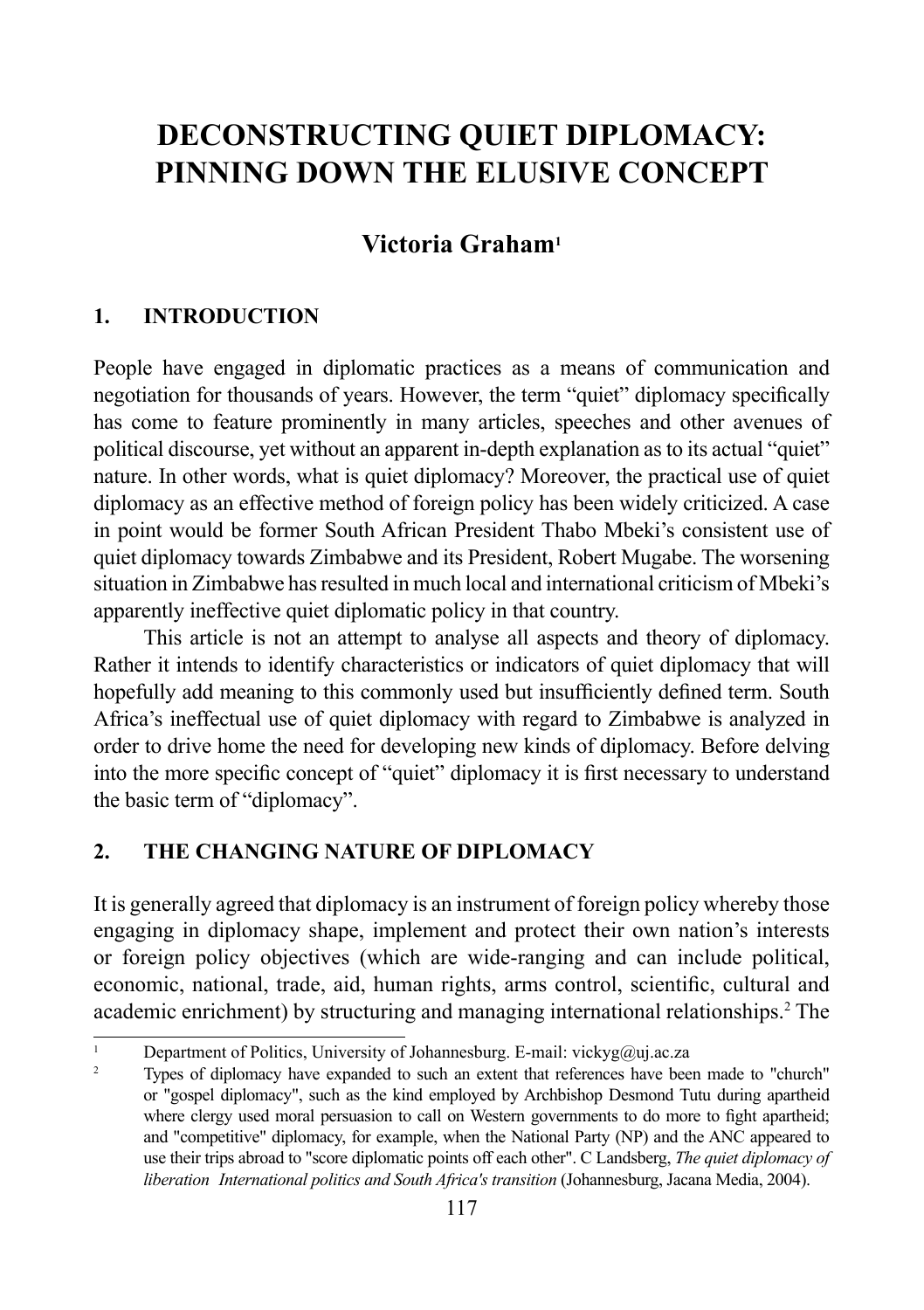process of diplomacy itself is vast, with gathering information, engendering goodwill and presenting intentions among the many tasks that diplomatic officials undertake. It is also generally understood that successful diplomacy requires that compromises be made and those engaged in diplomatic endeavours need to understand and accept that the outcomes will not be perfect since obligations are imposed on both sides.

The purpose of diplomacy has traditionally been to avoid military action. Diplomacy is vitally important in preventing war and maintaining peace because skilful negotiation can deter violence from being used in an effort to settle an argument. Should war break out regardless, negotiation is still crucial if peace can eventually be achieved.<sup>3</sup> Diplomacy also seeks to persuade or compel through the conveyance of threats, promises, codes and symbols.4

The diplomacy practiced today is very different from the classical diplomacy which originated in the  $15<sup>th</sup>$  century.<sup>5</sup> Diplomatic theory also appeared around this time with writers questioning the role of the ambassador.<sup>6</sup> More recently theorists emphasize that diplomacy "is not simply lobbying, bargaining and eavesdropping. Instead it accomplishes these tasks *in such a way* that the moderating and thereby civilizing effect of diplomacy on the general conduct of states is maximized."<sup>7</sup> There are three primary elements that represent vast change in contemporary international politics and which have subsequently affected the nature of diplomacy.<sup>8</sup> These are the end of the Cold War, the process of globalization and the popular doctrine of humanitarian intervention (which is increasingly threatening the Westphalian system of state sovereignty).

The collapse of the Cold War brought with it a sharp increase in intrastate conflicts, which often resulted in gross human rights abuses and mass genocide.<sup>9</sup> These violations ensured that human rights diplomacy continues to be emphasized, with many countries citing humanitarian assistance as reasons for intervention (or "the doctrine of humanitarian intervention" as former British Prime Minister Tony Blair referred to it). Other issues related to human survival increasingly appear on

<sup>&</sup>lt;sup>3</sup> GR Berridge, *Diplomacy Theory and practice* (Hampshire, Palgrave, 2002), p. 209.

 $\frac{4}{5}$  Landsberg, p. 10.

<sup>5</sup> During the late 1400s, a network of diplomats appeared in the Italian city states where the resident embassy was born. The resident emissary who presided over this embassy would be a subject of the prince or republic it represented and would seek that republic's interests. This Italian method developed into the French diplomatic structure when the first office or ministry of foreign affairs was established. Berridge, p. 2.

<sup>&</sup>lt;sup>6</sup> B Behrens, "Treatises on the ambassador written in the fifteenth and early sixteenth centuries", *English Historical Review* 51, 1936, pp. 616-627.

<sup>7</sup> GR Berridge, M Keens-Soper, TG Otte, *Diplomatic theory from Machiavelli to Kissinger* (Basingstoke, Palgrave, 2001), p. 5.

<sup>&</sup>lt;sup>8</sup> C Hill, *The changing politics of foreign policy* (New York, Palgrave/Macmillan, 2003), p. 11.

<sup>9</sup> A Stemmet, "Globalisation, integration and fragmentation: forces, shaping diplomacy in the new millennium", *Politeia* 21(3), 2002, p. 28.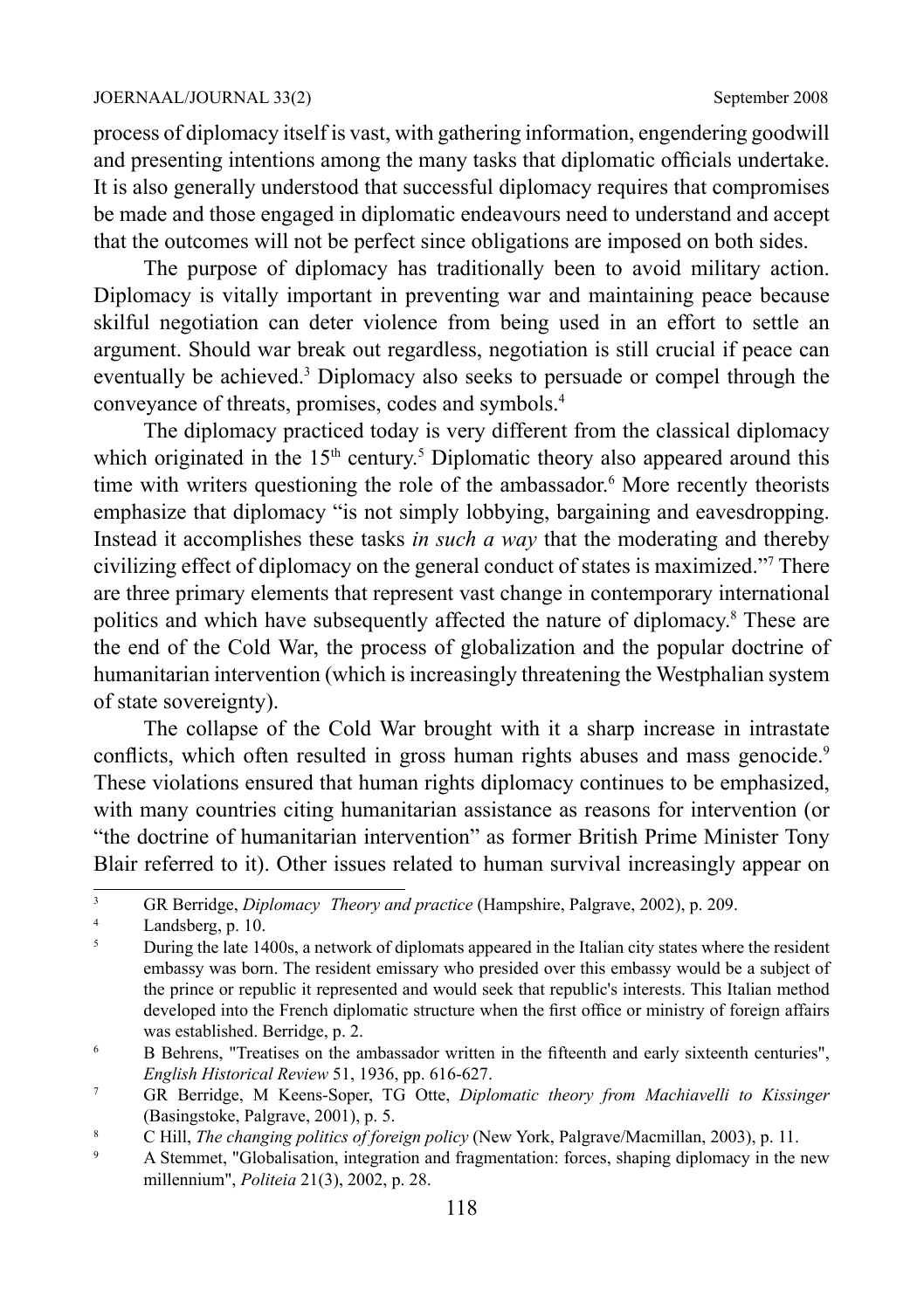the diplomatic agenda and include the population explosion, food scarcity and HIV/ AIDS, as well as arms control, disarmament and the illegal trade in arms. Underlying this now expanded agenda are a number of issues focusing on threats to sovereignty, the relationship between domestic and external policy and the sufficiency of the agreements at global, international, regional and bilateral levels.<sup>10</sup>

Furthermore, globalization (or the increasing interdependence of state and non-state actors locally and globally) has instigated the meteoric rise of thousands of non-governmental organizations (NGOs), with some arguing that they do not trust governments to represent them in international matters, electing instead to do so themselves.

The result has been that private citizens (whether as individuals or as part of social movements or organized pressure groups) are becoming increasingly assertive in foreign policy and diplomatic issues.<sup>11</sup> Indeed, during the height of the land invasion crisis in Zimbabwe, the demonstrations by groups of individuals at Zimbabwean diplomatic missions as well as the many letters from private citizens in South Africa that appeared in newspapers there, the majority of which criticized the South African government's diplomatic approach to the Zimbabwean issue, all demonstrate this growing trend. Additionally, the national media in many states has been led by the ability of the public to "connect to world politics" and the media are consequently increasingly committed to reflect, inform and even lead public opinion on foreign policy and diplomatic issues.12 An illustration is the ineffectual but nonetheless very strong criticism by the independent media in South Africa of the relative silence of President Thabo Mbeki on the Zimbabwean issue.13

New technologies have also created the potential for a far more efficient and rapid means of communication. The technological advances of the  $20<sup>th</sup>$  century, particularly the medium of television and more specifically the emergence of CNN, BBC World and other worldwide media, meant that any and all global agendas are now able to be instantly marketed.14 Additionally the explosive global spread of the internet in the last decade has changed the dynamic of traditional diplomatic negotiations so that more foreign ministries and embassies are now engaging in socalled "digital diplomacy".15

<sup>10</sup> RP Barston, *Modern diplomacy* (Harlow, Longman, 1997), p. 5.

Stemmet, p. 26.

<sup>12</sup> RW Mansbach, *The global puzzle Issues and actors in world politics* (New York, Houghton Mifflin Company, 1992), p. 86.

<sup>13</sup> Stemmet, p. 35.

<sup>14</sup> Davenport, "The new diplomacy", *Policy Review*, p. 19; Mansbach, p. 5.

<sup>&</sup>lt;sup>15</sup> See N Westcott, "Digital diplomacy: the impact of the internet on international relations, University of Oxford", available at http://www.oii.ox.ac.uk/events/details.cfm?id=162.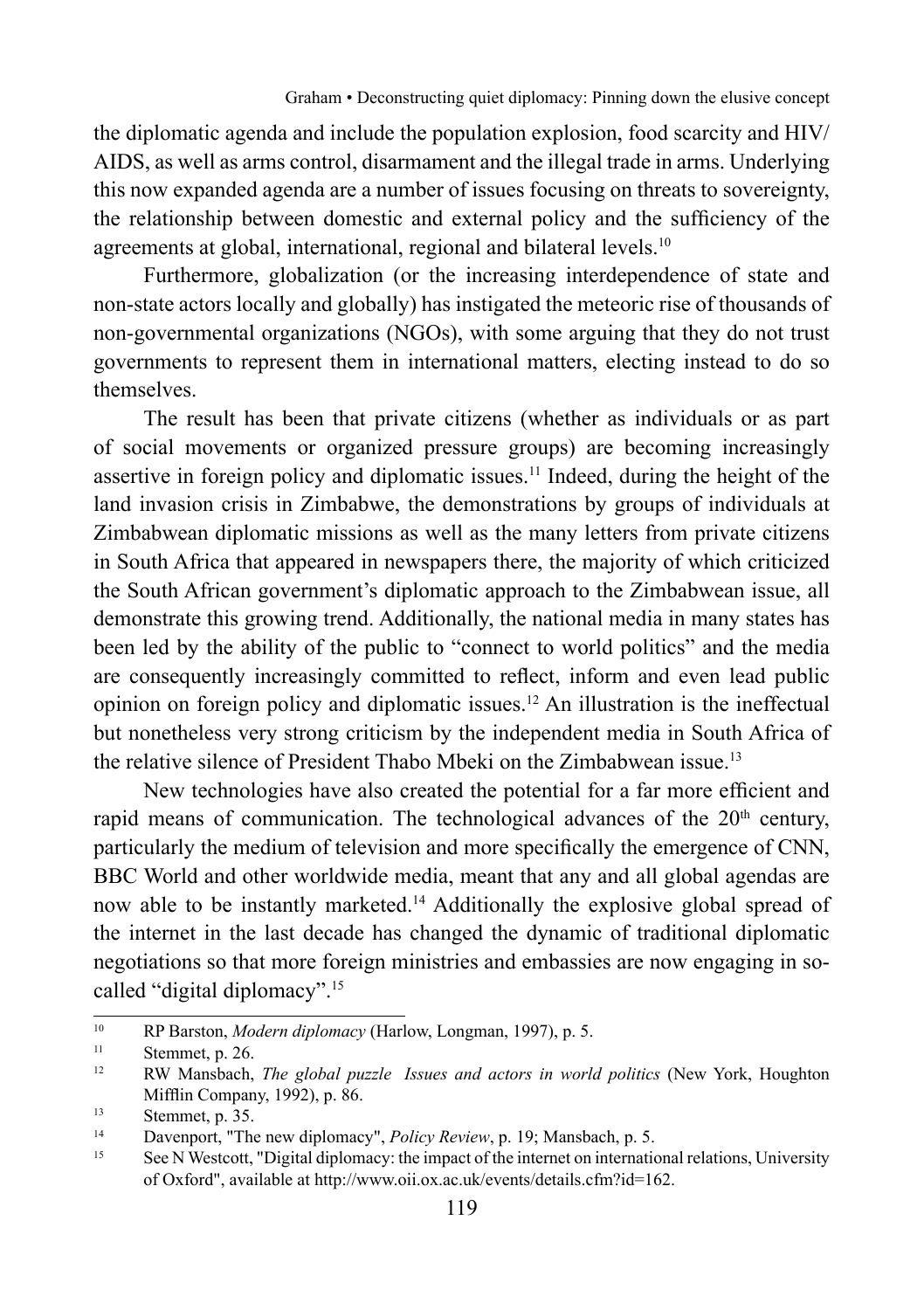To better understand what is meant by quiet diplomacy, it is necessary to briefly explore what other types of diplomacy exist, including those that are the antithesis of "quiet" diplomacy.

#### **2.1 A typology of diplomacy**

The concept of diplomacy has expanded in modern times.<sup>16</sup> While many kinds of diplomacy are quieter in nature, diplomacy can also be "loud", in which case it is referred to as megaphone diplomacy, which is public as opposed to private criticism.17 Bilateral and multilateral diplomacy, preventive diplomacy, gunboat diplomacy, coercive diplomacy, public diplomacy and soft or quiet diplomacy are all examples of diplomacy.

There has been a rapid increase in bilateral and multilateral diplomacy through conferences, meetings and more informal gatherings of technical, political and diplomatic experts.18 Bilateral diplomacy has been the definitive form of diplomatic relations for centuries.19 It is a term that refers to a communication limited to two parties at a given time, for example, when the British high commissioner in South Africa directs a question to the South African government or when a direct telephone call is made from London. It can also occur when British and South African representatives at the UN discuss an issue together.<sup>20</sup>

Whereas bilateral negotiation can be relatively informal, multilateral negotiation is ordinarily conducted through formal conferences, that is, conference diplomacy. International conferences can be classified in terms of their objectives, such as serving as a forum for discussion on a specific issue; to make non-binding or binding decisions on governments; to draft treaties; to exchange information on an international level and to pledge voluntary contributions to international programmes such as the UN High Commission for Refugees (UNHCR). Furthermore, with the rapid development of multilateral diplomacy since the formation of the UN, the resultant expansion of international organizations and committees ushered in a new dimension to traditional diplomacy in the form of group voting.<sup>21</sup>

While international law states that there should always be an attempt at a peaceful settlement of disputes as opposed to war, the success of such a mission is

<sup>16</sup> See Barston; GR Berridge, *Talking to the enemy How states without "diplomatic relations" communicate* (New York: St. Martins Press, 1994); Berridge, *Diplomacy Theory and practice*; G Berridge and A James, *A dictionary of diplomacy* (Basingstoke, Palgrave, 2001).

<sup>&</sup>lt;sup>17</sup> See C Stols, "Some reflections on the relations between the United Kingdom and Zimbabwe", *Peace and Governance Programme*, Briefing Paper 20/2002", available at http://www.ai.org.za/ monographs.paper202002.html.

 $\frac{18}{19}$  Barston, p. 103.

<sup>19</sup> N Cornago-Prieto, "Diplomacy" in *Encyclopedia of violence, peace and conflict*, p. 563.

<sup>20</sup> Berridge, *Diplomacy Theory and practice*, p. 105.

<sup>21</sup> RG Feltham, *Diplomatic handbook* (London, Longman Group, 1982), p. 116.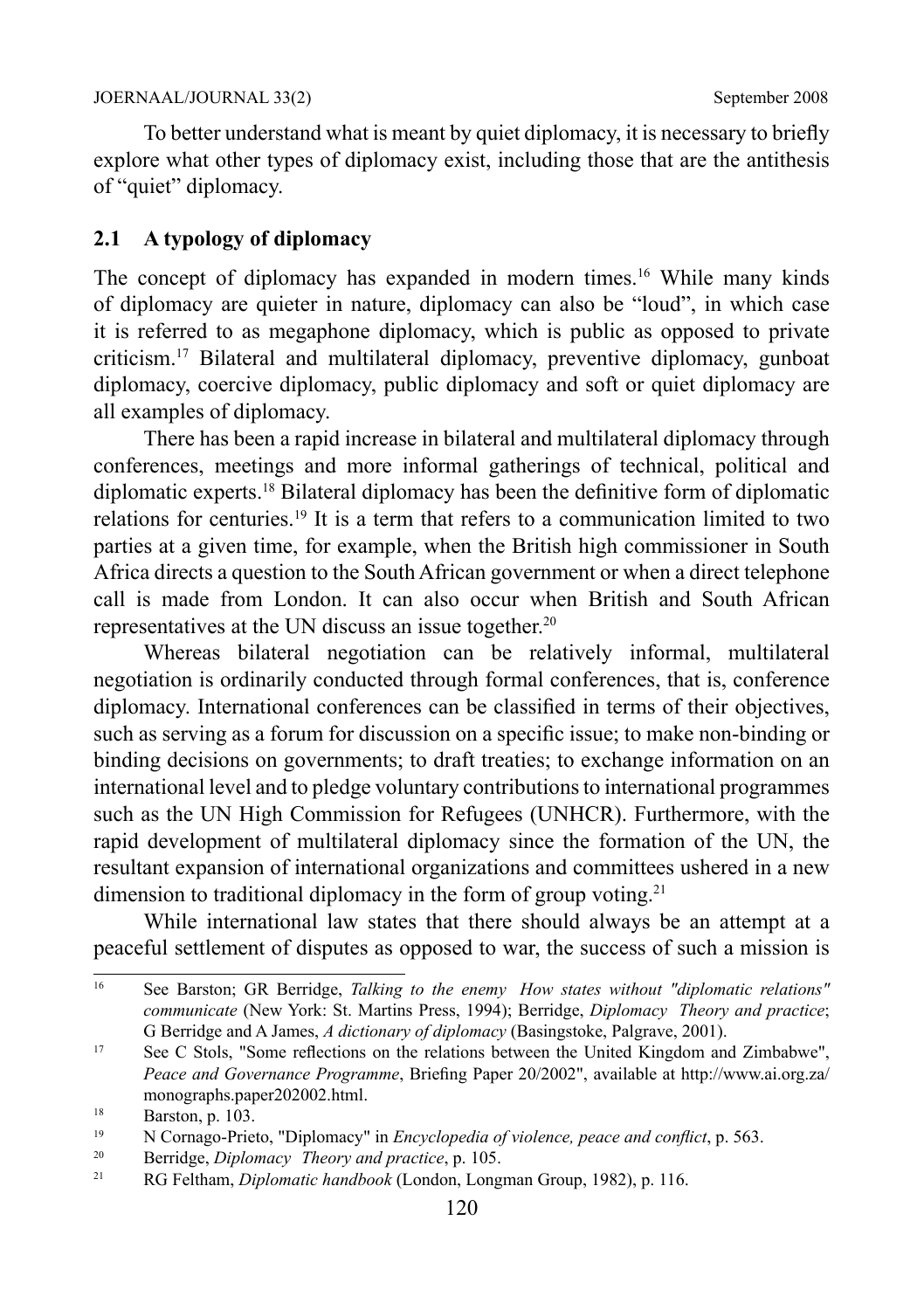not always assured. Therefore, a successful diplomatic technique in trying to resolve international disputes should be to use different methods of preventive diplomacy.22 Preventive diplomacy has been defined as "action to prevent disputes from arising between parties, to prevent existing disparities from escalating into conflicts and to limit the spread of the latter when they occur".<sup>23</sup> These actions include a number of strategies to demonstrate intentions and capabilities in order to manage any emerging threats. Preventive diplomatic strategies can be military or non-military depending on their goals, which could include crisis prevention, pre-emptive engagement or pre-conflict peacebuilding. The theory behind preventive diplomacy is based on the assumption that "it is better to forestall conflict than to allow it to spread".<sup>24</sup>

Gunboat diplomacy is defined as "trying to solve international problems by force or by threatening to use force".25 It includes measures such as military alerts, troop movements and naval manoeuvres, all designed to coerce parties into doing something.26 Sending troops overseas in an effort to intimidate an enemy is a common instrument of foreign policy, as many states believe that "actions speak louder than words"<sup>27</sup>

Realists argue that the primary motive of many states and non-state actors is to persuade others to do certain things that do not actually serve their own interests and to convince others to agree to contracts that may not be to their advantage. This kind of international behaviour is referred to as coercive diplomacy. Coercive diplomacy therefore refers to "threats or limited force to persuade an opponent to call off or undo an encroachment".28 While coercive diplomacy can involve the use of military force, this is not a prerequisite for success in influencing another state to do something against its wishes. Economic sanctions can also have the desired effect and are defined as "deliberate government actions to inflict economic deprivation on a target state or society through the limitation or cessation of customary economic relations".29 For example, economic sanctions were used with relative success, particularly by UN member states, against South Africa during apartheid.

 $22$  Cornago-Prieto, p. 564.

Rupesinghe, as quoted by H Solomon, "South African foreign policy, preventive diplomacy and the false promise of conflict resolution", *South African Journal of International Affairs* 9(2), 2002, p. 148.

<sup>24</sup> AL Bennett, *International organizations Principles and issues* (New Jersey, Prentice-Hall, 1995), p. 158.

<sup>25</sup> PH Collin, *Dictionary of government and politics* (Middlesex, Peter Collin, 1997), p. 89.

<sup>26</sup> KJ Holsti, *International politics A framework for analysis* (New Jersey, Prentice-Hall International, 1995), p. 201.

<sup>27</sup> CW Kegley and ER Wittkopf, *World politics Trend and transformation* (Boston, Bedford/St. Martin's, 1999), p. 444.

<sup>28</sup> CW Kegley and ER Wittkopf, *World politics Trend and transformation* (Boston: Bedford/St. Martin's, 2001), p. 510.

<sup>29</sup> Leyton-Brown, as quoted by Kegley and Wittkopf *World politics Trend and transformation*, p. 447.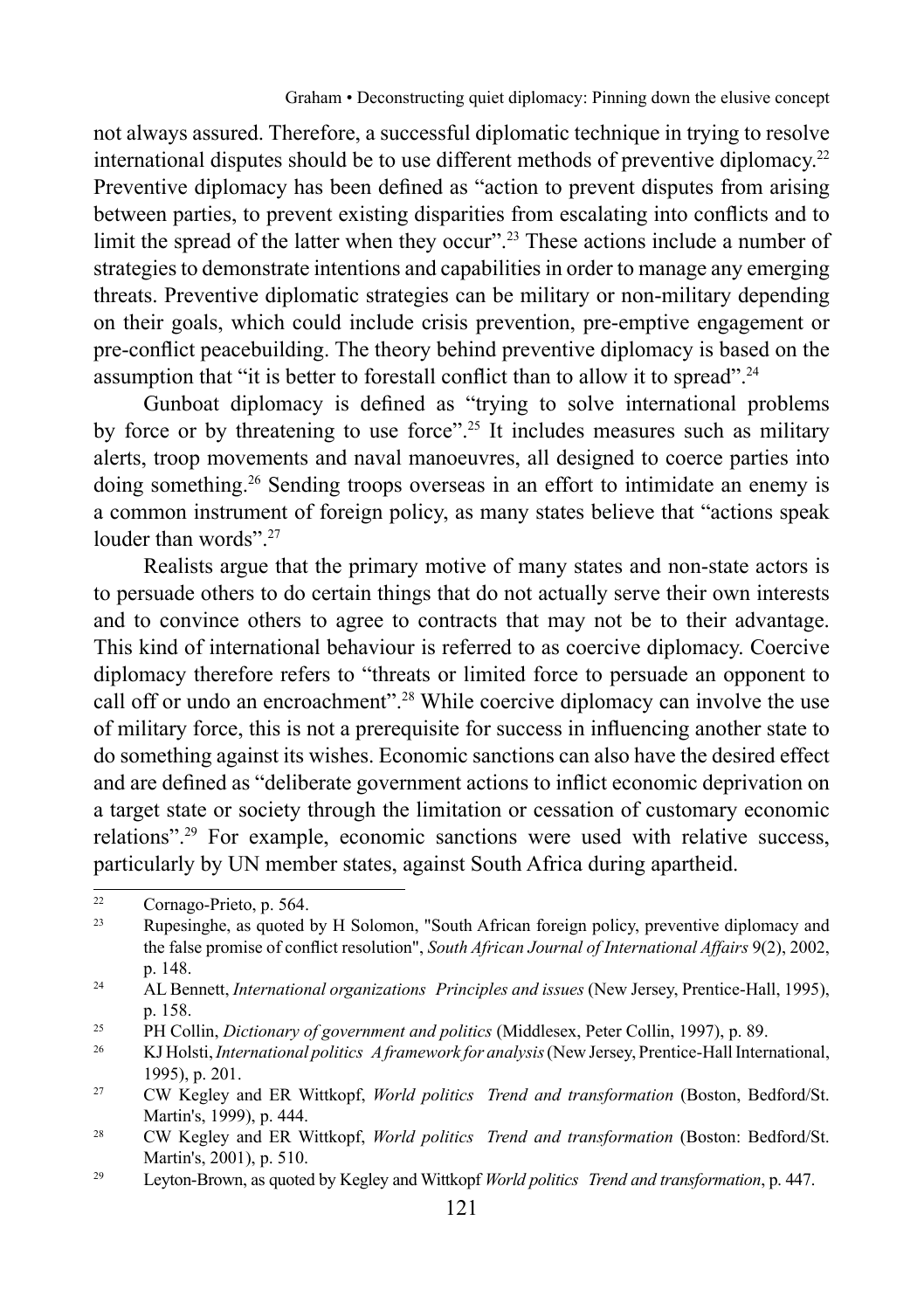Another method of diplomacy is public diplomacy. Public diplomacy is essentially foreign propaganda "conducted or orchestrated" by diplomats.30 This propaganda is designed to influence a foreign government to accept a certain view by winning over the general public, the media, pressure groups and foreign allies. For example, following the 11 September 2001 terror attacks and the subsequent US-led war in Afghanistan, the US military dropped leaflets depicting members of the Taliban beating up women and carrying the message: "Is this the future you want for your children and your women?"<sup>31</sup> Despite the fact that propaganda itself is not diplomacy, this method has become generally accepted. Certain embassies also try to influence the receiving state's foreign policy by helping to export their own cultures to the receiving state. This is termed "cultural diplomacy".

Preventive, public, coercive and gunboat diplomacy can all make use of physical or intrusive acts of force or military threats in an attempt to persuade countries to do certain things. However, there is another diplomatic practice that is used extensively in international relations and employs methods that are the antithesis of the louder diplomatic approaches. Often referred to as "careful persuasion" or the "softlysoftly" approach, this method is best known as "quiet diplomacy".<sup>32</sup>

#### **2.2 What is "quiet" diplomacy?**

Scholars, intellectuals and politicians regard the former US Secretary of State, Henry Kissinger, as arguably the most prodigious diplomatic player in modern international relations. His essential contributions to the negotiations to end the Vietnam War made him a joint winner of the 1973 Nobel Peace Prize (his co-winner was North Vietnamese counterpart Le Duc Tho). Kissinger always espoused negotiations as being the primary instrument of diplomacy. He defined diplomacy as "a series of steps, merging into a continuum", that is, step-by-step diplomacy that progresses slowly but surely through a series of interim agreements. Kissinger argues that those who seek eagerly for a diplomatic victory will invariably lose since a unilateral victory has no hope of being maintained, as no country will want to adhere to an agreement that is against its own interests. Therefore Kissinger urges that moderation and pragmatism in diplomatic practice, that is "quiet diplomacy", and the cultivation of a sense of reliability in diplomatic negotiations, are both essential assets of a state's foreign policy.<sup>33</sup>

<sup>30</sup> Berridge, *Diplomacy Theory and practice*, p. 17.

<sup>31</sup> M Leonard, "Diplomacy by other means", *Foreign Policy*, September 2002, available at http:// www.foreignpolicy.com/issue\_septoct\_2002/leonard.html.

<sup>32</sup> N Cohen, "Our friends the Sauds", *The Observer*, 2003, available at http://www. guardian.co.uk/saudi/story.html.

<sup>33</sup> TG Otte, "Kissinger" in Berridge, Keens-Soper and Otte, pp. 197-198.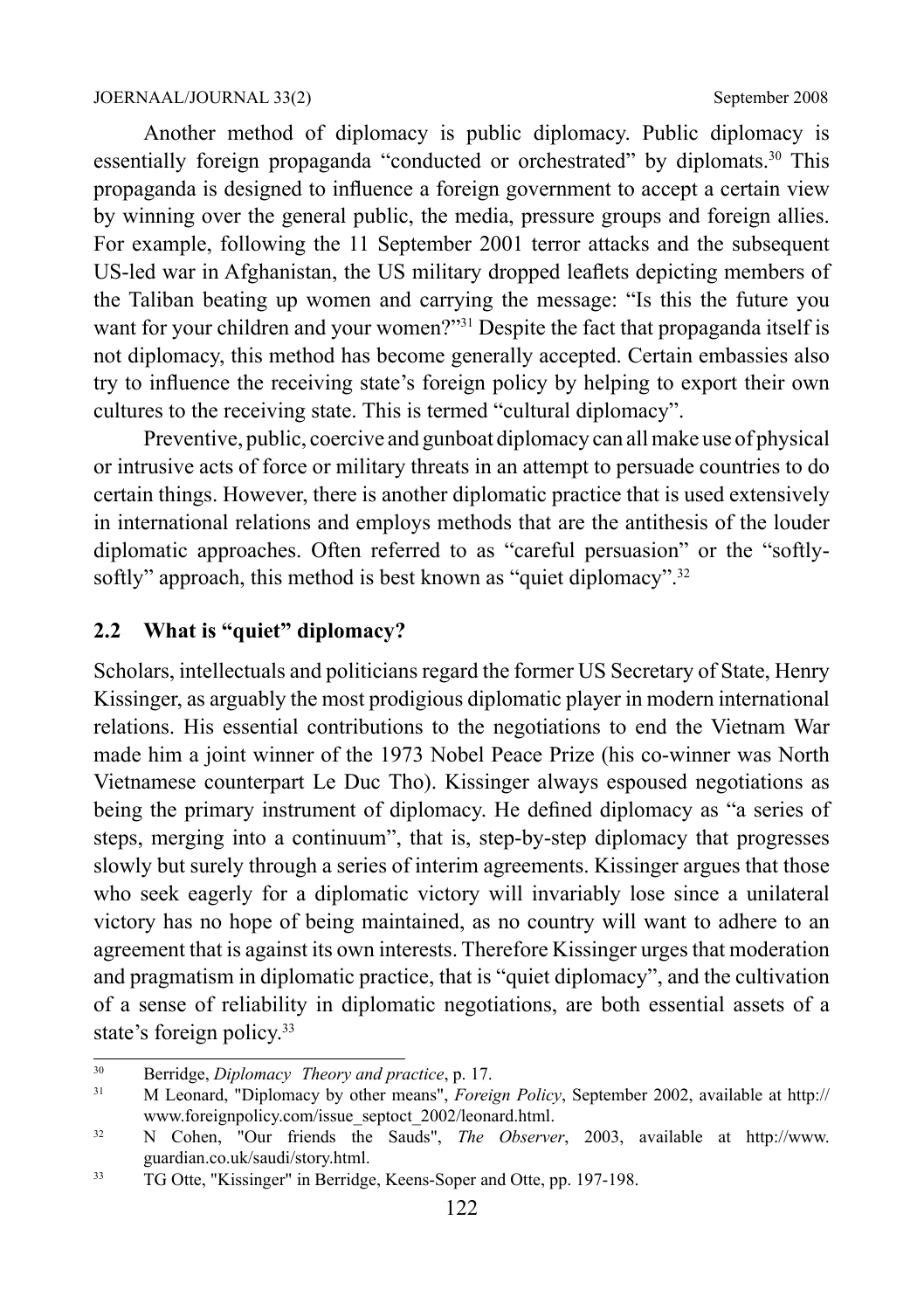Quiet diplomacy is also defined as "discussing problems with officials of another country in a calm way", usually without informing the media about it.<sup>34</sup> The elements of negotiation and persuasion, intrinsic to all diplomacy, are also evident in quiet diplomacy. Where it differs from other types of diplomacy is in its lack of an overt nature. Quiet diplomacy is thus named because of its quiet and *unpublic* nature. As former UN Secretary-General U Thant once noted: "(T)he perfect good offices operation is one which is not heard of until it is successfully concluded or even never heard of at all."35 For example, Dag Hammarskjöld (another former UN Secretary-General) employed quiet diplomacy in his style of peacekeeping in that he always negotiated skilfully with "tact, persistence and impartiality, but without fanfare".36 Similarly, when US special envoy Jack Pritchard and North Korea's deputy UN ambassador met in New York in March 2003 to discuss the growing nuclear programme in North Korea, it was done as quietly as possible with very little publicity.<sup>37</sup> Professional diplomats often emphasize their importance as quiet contributors to a conversation or discussion, working behind the scenes to achieve results.38 John Negroponte, US ambassador to the UN, is another practitioner of quiet diplomacy. He argues that "for the 10% you see on the surface or in the public arena, 90% of the work has been done behind closed doors".39

Quiet diplomacy has also been linked to a policy of dialogue as opposed to military coercion. Japan's use of quiet diplomacy or *aikid*, for example, includes dialogue and negotiation as being more effective instruments in achieving foreign policy objectives than exclusion or overt coercion.40 Tony Blair also used quiet diplomacy as a method of foreign policy when tackling China's human rights abuses in Tibet. Blair visited China in 1998 when he quietly engaged in negotiations with the Chinese leaders to release democracy activist Xu Wenli.<sup>41</sup> However, in this case the soft approach to diplomacy failed because despite Wenli being released initially, he was re-arrested weeks later and sentenced to 13 years in prison.

 $\frac{34}{35}$  Collin, p. 89.

<sup>35</sup> Quoted by K Annan, "Report of the Secretary-General on the work of the Organisation, United Nations", available at http://www.un.org/Docs/SG/Report99/intro99.htm.

<sup>36</sup> Bennett, p. 157.

<sup>37</sup> D Struck, "With N. Koreans, a quiet diplomacy" (2003), available at http://www.washingtonpost. com/ac2.

<sup>&</sup>lt;sup>38</sup> I Taylor and P Williams, "The limits of engagement: British foreign policy and the crisis in Zimbabwe", *International affairs* 78(3), 2002, p. 78.

<sup>39</sup> B Nichols, "U.N. envoy works quiet diplomacy" (2001), available at http://www.usatoday.com/ news/sept11.

<sup>&</sup>lt;sup>40</sup> I Vodanovich, "Constructive engagement and constructive intervention: a useful approach to security in Asia Pacific?" (2002), available at http://www.focusweb.org/focus/pd/sec/Altsec2/ vodanorich.htm.

<sup>41</sup> A Reynolds, "World Tibet Network News" (1999), available at http://www.tibet.ca/wtnarchive/ 1999/10/18-2\_4.html.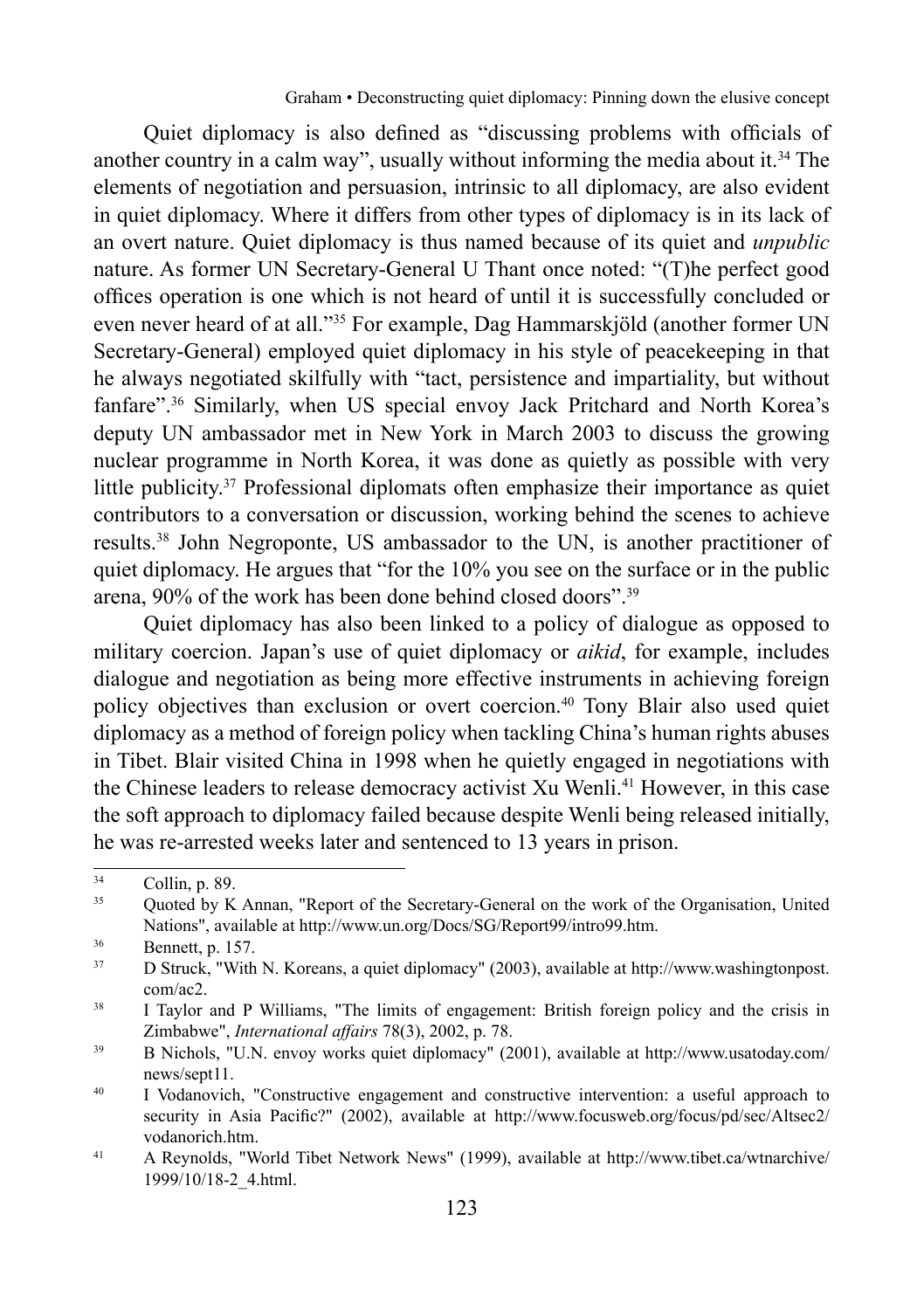From the countless examples spanning hundreds of websites and newspapers, it is evident that the term "quiet diplomacy" is used extensively although loosely in international relations to refer to many types of soft diplomatic approaches. It is nonetheless possible to identify a set of characteristics of quiet diplomacy:

- Personal or direct diplomacy between heads of state or government or senior officials,
- little (or no) media involvement.
- the appearance of limited action or even inaction,
- calm and tactful but persistent negotiation or dialogue in a non-threatening atmosphere,
- constructive engagement with the target country in an effort to help solve the problems as quietly as possible,
- diplomacy often carried out in the context of bilateral or multilateral efforts.

#### **2.2.1 Personal or direct diplomacy between heads of state or government or senior officials**

With transportation becoming so much faster and easier, policymakers, high-ranking officials and even heads of state can maintain direct communication, thereby bypassing the traditional diplomatic intermediary.42

Diplomacy is essentially the communication of thoughts and ideas between the governments of states (although also increasingly between states and multinational corporations (MNCs) and among international organizations). This communication can be directly conducted between the heads of government or indirectly through an ambassador or written correspondence. The most logical way that diplomacy can be conducted is by heads of government meeting face-to-face and talking, reasoning and discussing. Personal or direct diplomacy is a useful tool in foreign relations because through visits, correspondence and telephone conversations, heads of government can form contacts, promote their own country's image, try and improve bilateral relations and secure approval on a critical agreement.<sup>43</sup>

As a result of personal diplomacy, with the head of state or government becoming increasingly prominent in modern diplomacy, the local ambassador will tend to have a limited formal involvement. Nevertheless, the ambassador's role remains important in terms of assessing political situations, explaining policy at crucial moments, being involved in trade and economic work and participating on occasion in international conferences<sup>44</sup>

This kind of direct diplomacy proved successful in 1994 with regard to the "King's *coup*" in Lesotho. President Nelson Mandela was keen to avoid military intervention

 $\overline{42}$  Holsti, p. 134.

<sup>43</sup> Barston, p. 103.

<sup>44</sup> *Ibid***.**, p. 4.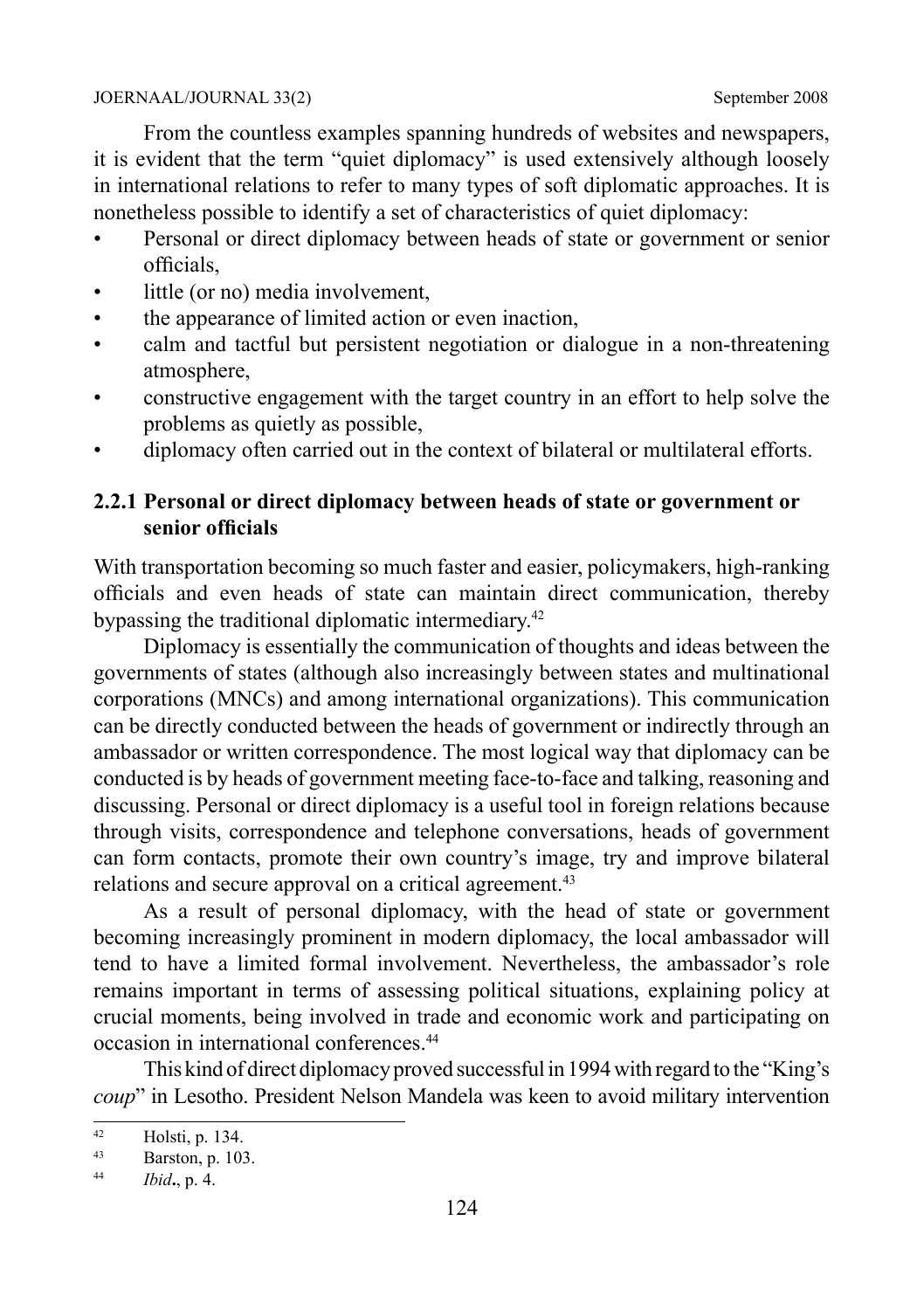and sent Archbishop Desmond Tutu and Mr Rusty Evans (Director-General of Foreign Affairs) to Lesotho to negotiate a successful agreement with King Letsie III (who had initially staged the King's *coup*).45 Another example of personal diplomacy took place when both US President George W Bush and Tony Blair engaged in quiet diplomacy with Israeli Prime Minister Ariel Sharon over the siege of Yasser Arafat's compound in Ramallah in April 2002. While Blair suggested that the use of British monitors (to guard alleged murderers of Israeli tourism minister Rehavam Ze'en) be discussed at a White House dinner, Bush personally telephoned Sharon in an effort to persuade him to accept the plan. The deal was eventually agreed to.<sup>46</sup>

South African President Thabo Mbeki and South African government officials met personally with Robert Mugabe and Zimbabwean government officials on many different occasions. This is in keeping with a quiet diplomatic approach, but has not proved productive in any real sense. On more than one occasion Mugabe promised Mbeki good behaviour. Following one meeting, Mugabe appeared on camera to declare that he would uphold the rule of law, that veterans who harassed farmers would be arrested and that all war veterans would soon be forced to leave the farms they had invaded in 2000. In return Mbeki promised to provide aid and mediate with the International Monetary Fund for funds. When Mbeki left, however, Mugabe publicly asserted that he had never said any of the things that he had in fact said the day before.<sup>47</sup>

Even after Mugabe's blatant defaulting on his promises, Mbeki continued to back him in the international community. At the UN Millennium Summit in New York in September 2000**,** Mbeki tried to broker deals between the UN, UK and Zimbabwe, only to have them ripped apart when Mugabe once again refused to concede transparency and uphold the rule of law.48 Former South African Minister of Defence, Mosiua Lekota, later also acknowledged that in spite of efforts made during numerous talks between South Africa and Zimbabwe, "the government of Zimbabwe would not listen to us. We asked them to do something to stop the looting of farms and not to follow the route of lawlessness, but we failed."49 Although he explained that these were his personal views and not government policy, his statement did not do much to enhance global support of South Africa's quiet diplomacy in Zimbabwe.

Following the disputed March 2008 elections, when the Zimbabwe Electoral Commission refused to release the presidential election results for more than two weeks, Mbeki met with Mugabe again and was photographed holding hands with

<sup>&</sup>lt;sup>45</sup> D Venter, "South Africa and Africa: relations in a time of change" in W Carlsnaes and M Muller (eds), *Change and South African external relations* (London, International Thomson Publishing, 1997), p. 89.

<sup>46</sup> T Harnden, "Blair's dinner diplomacy was vital to deal" (2002), available at http://www. telegraph.co.uk/news/main.

<sup>47</sup> RW Johnson, "Mugabe, Mbeki and Mandela's shadow", *The National Interest***,** Spring 63, 2001, p. 66.

<sup>48</sup> *Ibid*., p. 97.

<sup>49</sup> *Saturday Star*, 11 May 2002.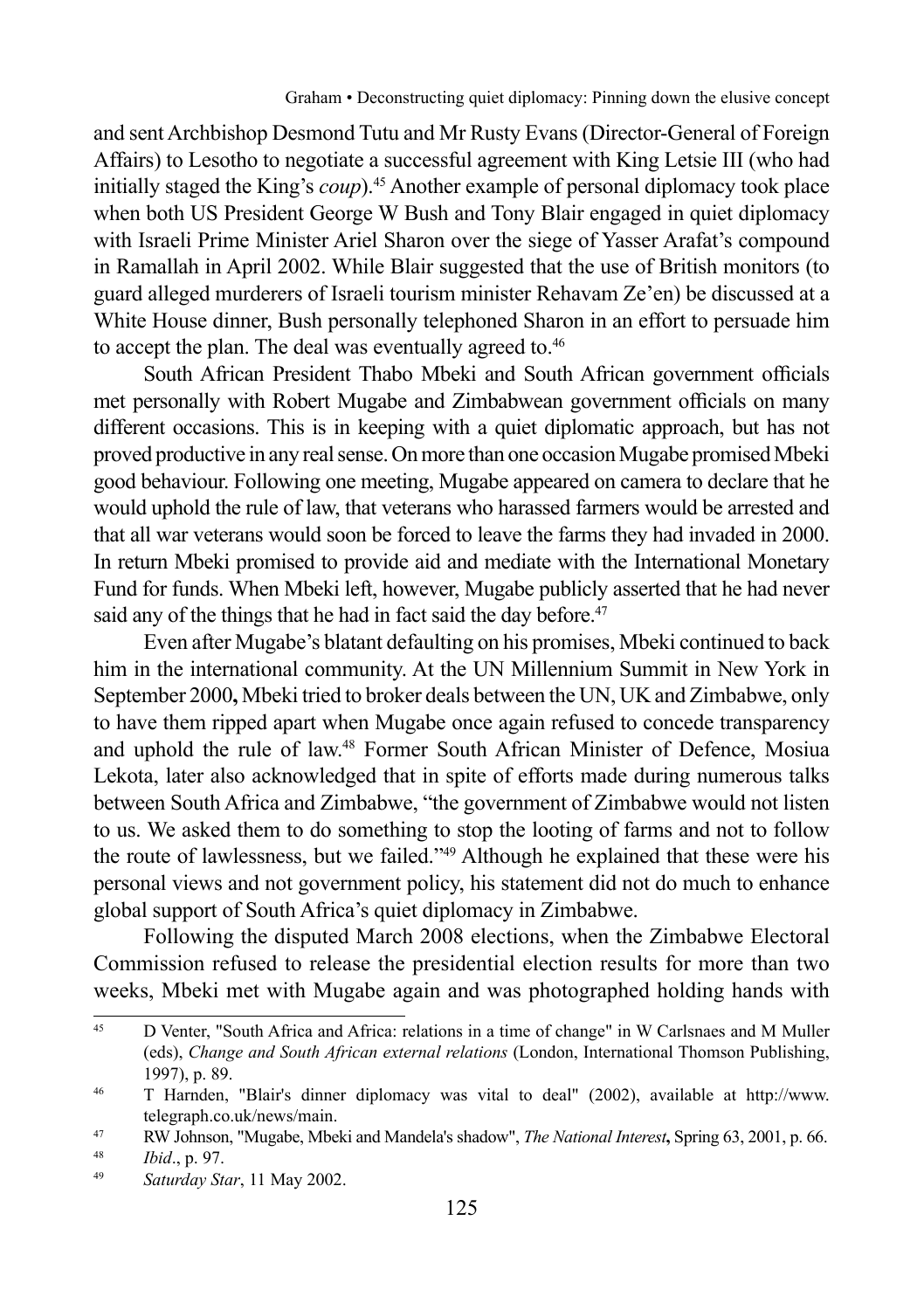the Zimbabwean President. He was also quoted as stating that "there is no crisis in Zimbabwe". This statement (although evidently taken out of context, as will be discussed later) and the television footage of Mbeki holding hands with Mugabe were perceived by many, not least many Movement for Democratic Change (MDC) party members, as a show of solidarity by Mbeki for Mugabe. The anger was so great that these MDC members demanded that Tsvangirai publicly denounce Mbeki for his stance on the delayed release of the presidential poll results.<sup>50</sup> Mbeki argued that he was dealing with the issue in his capacity as the SADC appointed chief mediator between Mugabe's ZANU-PF party and Morgan Tsvangirai's MDC. However, Mbeki was accused once again of playing down or simply ignoring the seriousness of the issue. Even Mbeki's successor as head of the ANC, Jacob Zuma, was more outspoken about the situation in Zimbabwe arguing that "(he had) never heard of elections being conducted and counted and the commission not allowing the result". Zuma further asserted that the problem in Zimbabwe has to be addressed urgently to avoid that country being "plunged into a more serious crisis".<sup>51</sup>

It is evident that despite many attempts at personal diplomacy and the appearance on many occasions that it might work, Mugabe routinely ignored Mbeki's attempts. The results have been an increasing loss of faith not only in Mbeki's ability to handle the situation in Zimbabwe, but also in the efficacy of quiet diplomacy.

#### **2.2.2 Little (or no) media involvement**

The media and diplomacy depend on each other.<sup>52</sup> Diplomats have long recognized the influence that the press, radio and television have on the formulation of foreign policy and on diplomatic processes, and as such a "wary, but mutually advantageous relationship" developed between the media and those involved in diplomacy.<sup>53</sup> However, while there are benefits to this relationship, the nature of the news media is such that there can be misinformation or distortion of a message.<sup>54</sup> Editors and producers, no matter how objective they intend to be, have personal perceptions that will influence what news is selected and how it is disseminated to the public. These disadvantages prompted many foreign policy formulators, emissaries and diplomats to conduct their negotiations away from the public eye.

 $50$  *Business Day*, 16 April 2008.

<sup>51</sup> Anon, "There is no crisis in Zim – Mbeki" (2008), available at http://www.news24.com/News24v2/ Components/Generic.

 $52$  E Sucharipa, "21<sup>st</sup> century diplomacy" (1997), available at http://textus.diplomacy.edu/campus/ lms/pool.

<sup>53</sup> RG Feltham, *Diplomatic handbook* (Essex, Addison Wesley Longman, 1998), p. 151.

<sup>&</sup>lt;sup>54</sup> E Gilboa, "The global news network and U.S. policymaking in defense and foreign affairs" (2002), available at www.ksg.harvard.edu/presspol/Research\_Publications/Papers/Working\_ Papers/2002.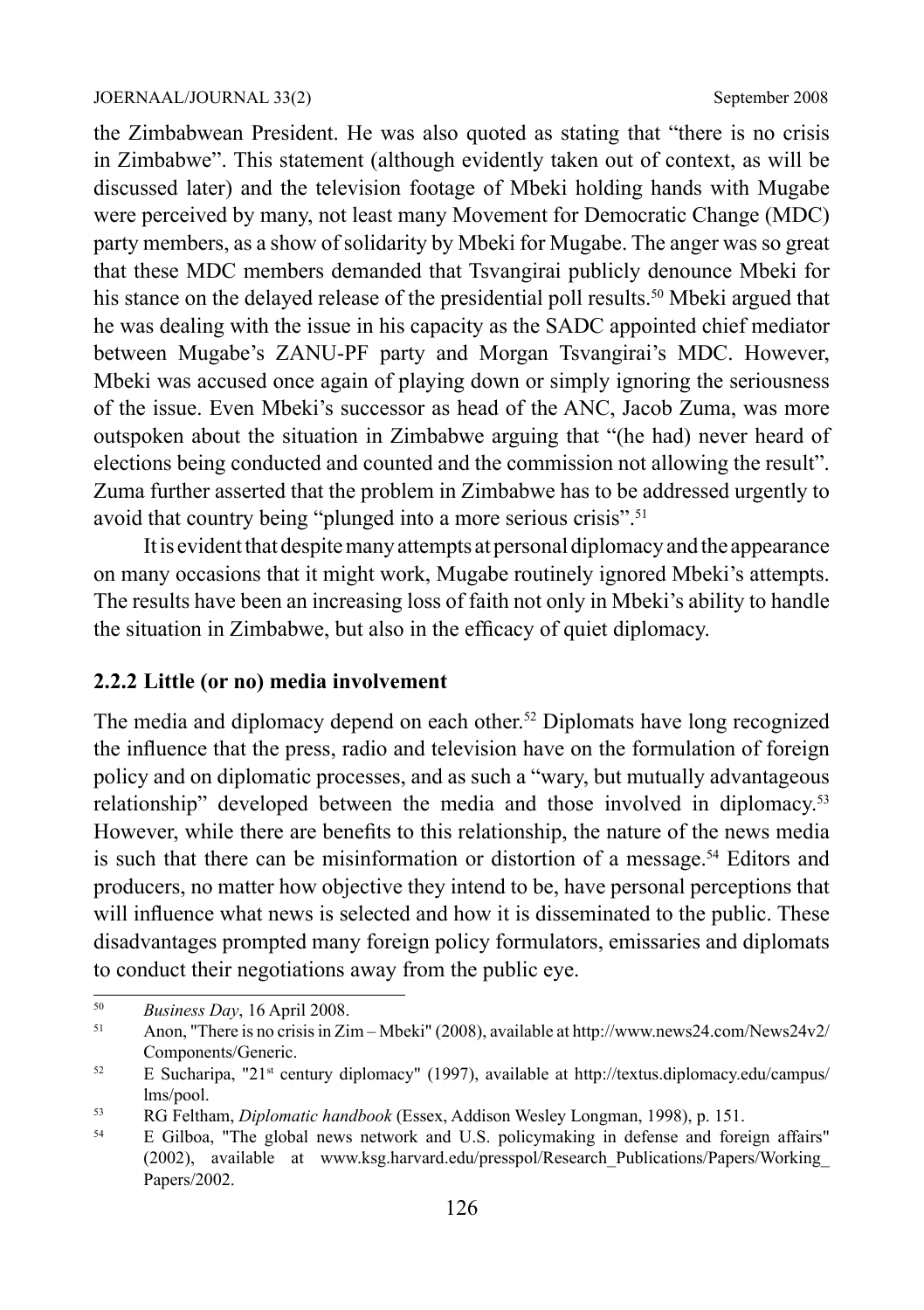For example, the thaw in the India-Pakistani relationship in 2004, culminating in the summit between Indian Prime Minister Manmohan Singh and former Pakistani President Pervez Musharraf in New York in September of that year, was widely attributed to secret talks between the two governments. The New York summit followed several unpublicized meetings between India's National Security Adviser JN Dixit and his Pakistani counterpart Tariq Aziz, who had met in Amritsar, Dubai and London to lay down foundations for the summit.<sup>55</sup> Officials from both sides appealed to the media not to restrict the peace process by "trying to determine who the winner or loser was at any given time". Strategic affairs expert C Raja Mohan insisted that if India and Pakistan wanted to continue with the dialogue process, "then they should not expect the negotiations to take place in the glare of the camera". Former Pakistan Foreign Secretary, Najmuddin A Shaikh, agreed that the meeting only came about because of behind-the-scenes discussions or "backroom" diplomacy. Shaikh added that the meeting proved that India and Pakistan could advance peace talks by continuing to have "quiet contacts rather than meeting under the prying eyes of the media".56 Former South Korean Foreign Minister Lee Sang-ock also on numerous occasions spoke about diplomatic relations between China and South Korea being most successful when tackled quietly rather than publicly. He also emphasized the importance of neighbouring countries resolving friction and disputes with frequent and direct contacts.<sup>57</sup>

South African government officials often chose to conduct their meetings with their Zimbabwean counterparts behind closed doors. In October 2004, Mbeki met privately with Morgan Tsvangirai, head of the opposition party, the MDC, in Zimbabwe, to discuss electoral promises made by Mugabe. The time and venue for the talks were kept secret because, as presidential spokesman Bheki Khumalo asserted, "they must be allowed to have their meeting in quiet" in order to increase the likelihood of success<sup>58</sup>

#### **2.2.3 The appearance of limited action or even inaction**

The principle behind quiet diplomacy is that it should take place in an atmosphere of quiet engagement. The unfortunate result of such tentative dialogues however is that they are often seen as being ineffectual.

An illustration is the Australian Prime Minister John Howard's meeting with China's leaders in Beijing in August 2003 to discuss the lack of human rights in that

<sup>55</sup> Indo-Asian News Service, "Give 'quiet' diplomacy a chance, media told" (2004), available at http://in.news.yahoo.com/041010/43/2h7yr.html.

<sup>&</sup>lt;sup>56</sup> Indo-Asian News Service, http://in.news.yahoo.com/041010/43/2h7yr.html.

<sup>57</sup> S Jae-yun, "Former FM urges 'quiet diplomacy' with China" (2002), available at http://www. hankooki.com/times.

<sup>58</sup> *Cape Times*, 26 October 2004.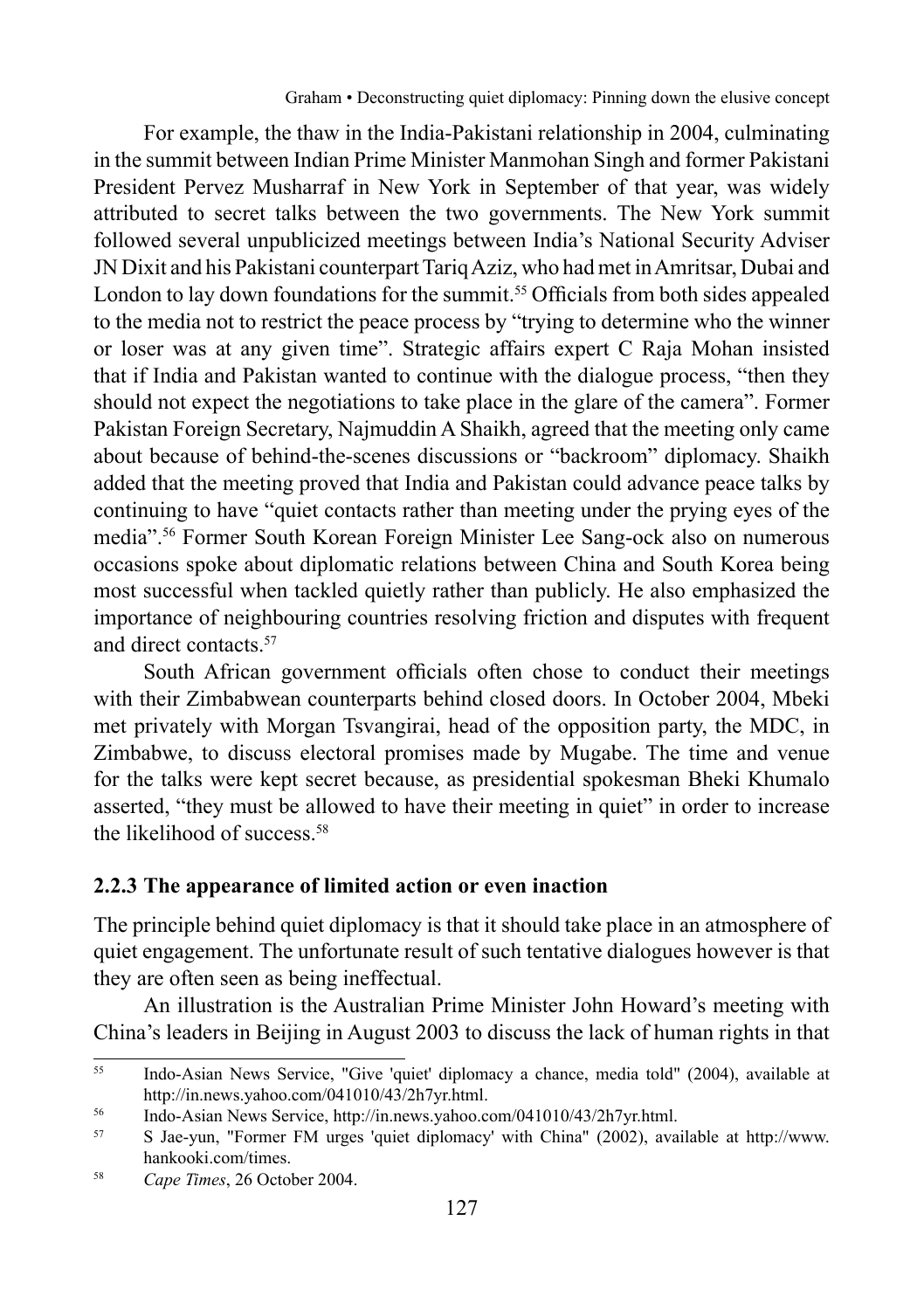country. Howard came away from the meeting insisting that quiet diplomacy was producing "sufficient results". Human Rights Watch, however, condemned quiet diplomacy as ineffectual, arguing that "experience in China shows that dialogue will not produce results without accompanying international pressure".<sup>59</sup>

Perhaps the issue is more that successful diplomacy is often characterized by the desire of both parties to derive some kind of satisfaction from the negotiation process. Diplomacy is more likely to succeed if the parties involved are committed to achieving a result. The idea behind this is similar to democratic peace theory in that democracies will not fight each other because they are like-minded and generally have the same objectives.<sup>60</sup> In the same way parties who are not like-minded will find successful diplomacy elusive because they are unwilling to view the objective in the same way as the other. This could possibly be the explanation for the lack of success in Mbeki's diplomacy with Mugabe. Mbeki's objective is to address the lawlessness and general chaos in Zimbabwe where Mugabe is viewed as the prime culprit whereas Mugabe continues to blame Zimbabwe's problems on the country's former colonial rulers, the UK.

The international community's quiet diplomacy and humanitarian assistance during the ethnic clashes in Kenya in the early 1990s are also regarded as being largely unsuccessful, given the recurrence of violent conflict there. Some go so far as to argue that "the international community never made any serious, conscious attempt to prevent violence from occurring or recurring"<sup>61</sup> in Kenya; the implication being that the international community may have felt the need to "appear" to be assisting without undertaking any real efforts to resolve the crisis in a sustainable way. There are several possible reasons for this. Often states engaging in quiet diplomacy with other states find that they need to choose between their own foreign policy goals (such as security, stability, trade and investment) and effective conflict prevention (which may necessitate a confrontation with the government of the target country). When countries have vested interests in other countries (as was the case with donors in Kenya), they feel unable or unwilling to jeopardise these relationships with the target country's government. As a result, governments often engage tentatively in dialogue with the target government and this can be seen as being ineffectual.<sup>62</sup>

Mbeki's policy towards Zimbabwe has often been severely criticized and even referred to as non-policy. Some suggest that South Africa's diplomacy has amounted to "a complete and public excusing of Mugabe's human rights atrocities" and has given the

<sup>59</sup> ABC Online, "PM's 'quiet diplomacy' on China under fire" (2003), available at http://www. abc.net.au/cgi-bin/common.

<sup>60</sup> KA Mingst, *Essentials of international relations* (New York, W.W. Norton & Company, 2008), p. 121.

<sup>&</sup>lt;sup>61</sup> S Brown, "Quiet diplomacy and recurring 'ethnic clashes' in Kenya" (2002), available at http:// www.isanet.org/noarchive/brownstephen.html.

<sup>62</sup> *Ibid*., http://www.isanet.org/noarchive/brownstephen.html.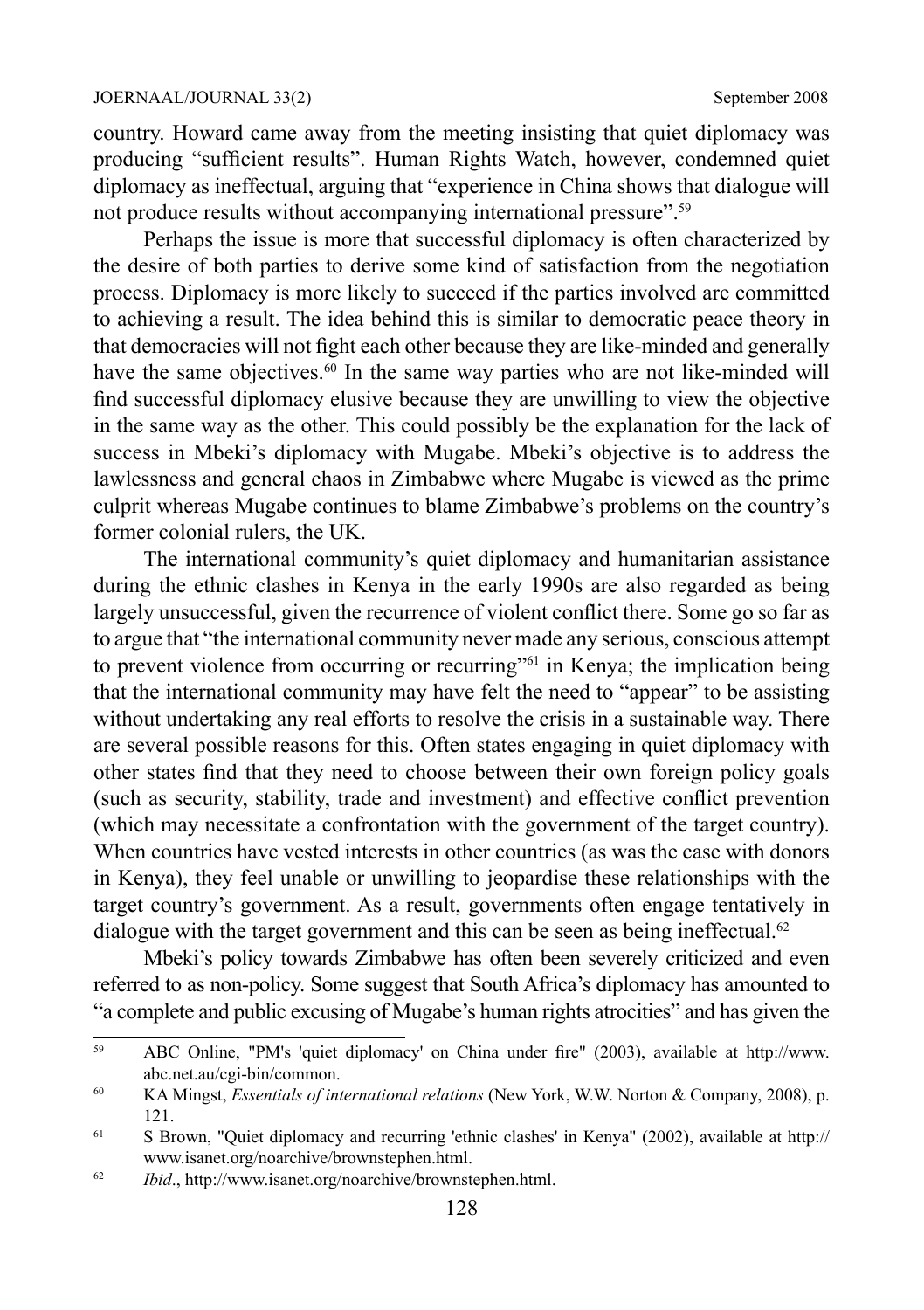domestic public and the international community the general impression of acquiescence.<sup>63</sup> Domestically, the independent media has consistently and strongly criticized the Mbeki government for its apparent inability to solve the Zimbabwean crisis.<sup>64</sup>

Following Mugabe's backing of the farm invasions by so-called war veterans, foreigners looked to South Africa to use its considerable power in the region to "subdue, control, influence and punish" Mugabe's government.<sup>65</sup> Initially it did appear that the South African government had a method in mind to deal with the situation. It did not criticize Mugabe on the grounds that it was attempting "to make President Mugabe more amenable to negotiate behind the scenes".<sup>66</sup> This step is a legitimate method of quiet diplomacy as defined by the theory. As the months passed, however, the lack of an effective engagement strategy only weakened South Africa further and emphasized its apparent inability to promote adherence to the rule of law in the region.<sup>67</sup>

It has been argued that South Africa's quiet diplomacy towards Zimbabwe is "non-verifiable, non-specific, has no clear or given objectives or deliverables and does not permit either the local or international community to understand the substance of the positions adopted".68 In this view, quiet diplomacy is a flawed approach since it assumes that Mugabe, who ignored basic principles of democracy and rule of law, will be influenced by a soft diplomatic approach to change. Even the Governor of the South African Reserve Bank, Tito Mboweni, acknowledged that Zimbabwe would "never be moved by diplomacy".<sup>69</sup>

In 2001, Mbeki conceded that Mugabe had ignored his quiet diplomatic advice, insisting that "he (Mugabe) didn't listen to me".70 In May 2006, Mbeki admitted that he was waiting for the outcome of former UN Secretary-General Kofi Annan's proposed intervention in Zimbabwe on a visit there later in 2006 (a move that was subsequently rejected by the Zimbabwean government).<sup>71</sup>

Following the 2008 election (discussed earlier) Mbeki briefly stopped over in Zimbabwe on the way to a SADC emergency meeting to be held in Zambia. While

<sup>63</sup> Johnson, p. 61; MR Rupiya, "Zimbabwe in South Africa's foreign policy: a Zimbabwean view", *South African Yearbook of International Affairs* (Johannesburg, South African Institute of International Affairs, 2003), p. 168.

<sup>64</sup> See for example *Cape Argus*, 20 February 2001; *The Citizen*, 29 May 2001; *Business Day*, 19 November 2001; *Weekly Mail and Guardian*, 14 February 2002; *Business Day*, 16 April 2008.

<sup>&</sup>lt;sup>65</sup> M Schoeman and C Alden, "The hegemon that wasn't: South Africa's foreign policy towards 2imbabwe", *Strategic Review for Southern Africa* XXV(1), 2003, p. 15.<br>
66 Quoted by Taylor and Williams, p. 559.<br>
76 *Ibid.*, p. 559.<br>
87 THughes and G Mills, "Time to jettison quiet diplomacy", *Focus*, 29, 2003, p. 8.<br>

<sup>70</sup> Quoted by P Bond, "Zimbabwe: Pretoria's new Africa dilemma", *Indicator South Africa* 19(1), 2002, p. 17.

<sup>71</sup> C Landry, "Zim: Mbeki pins hopes on UN" (2006), available at *news24.com***.**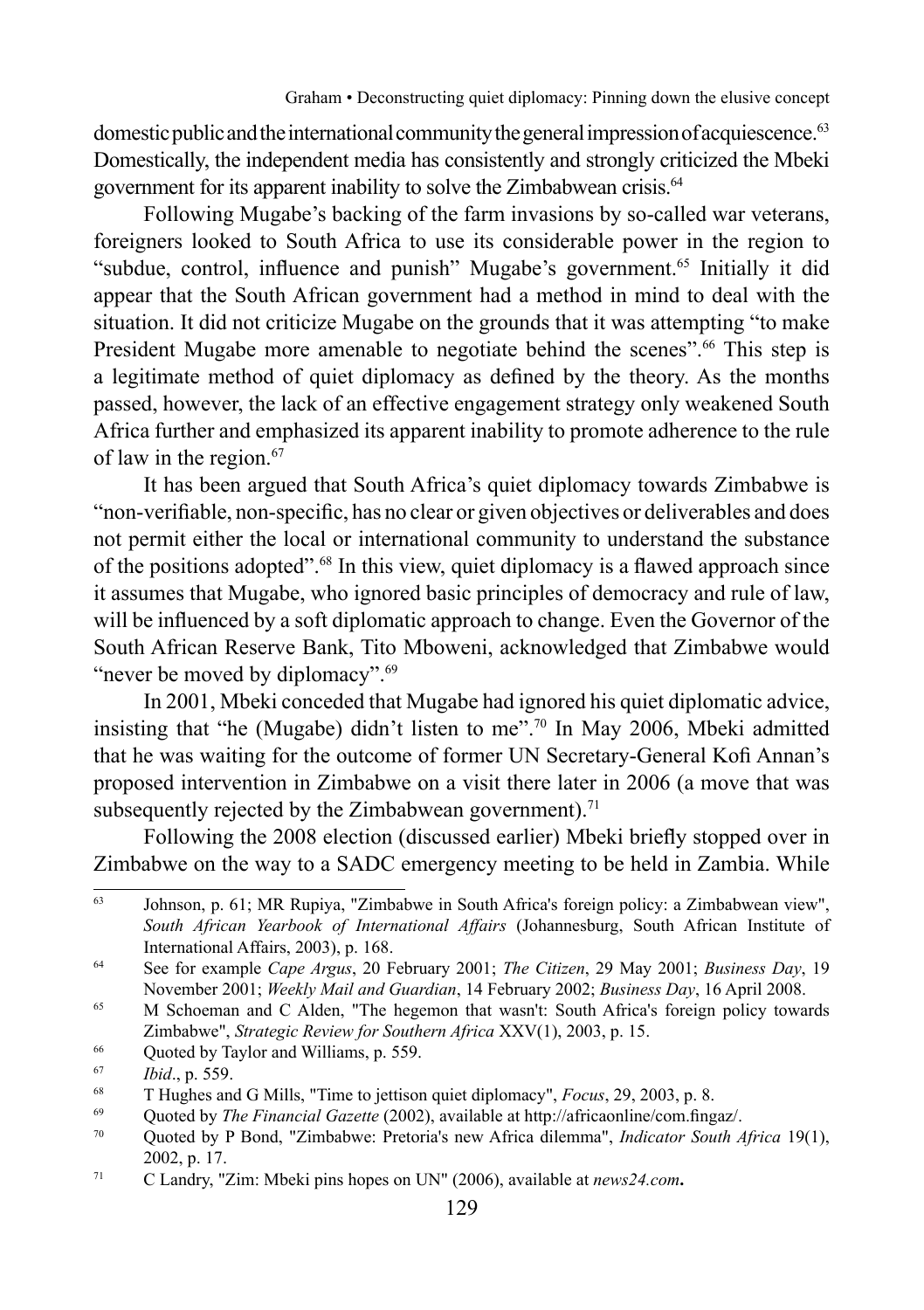in Zimbabwe Mbeki was quoted as saying that there "is no crisis in Zimbabwe" – a statement that added to the world's perception that Mbeki was not willing to take any real action on the deteriorating situation in that country. Mbeki later argued that he was not referring to "the socio-economic conditions in Zimbabwe or anything like that"72 and that his remark declaring that there is no crisis in Zimbabwe referred specifically to the issue of election results as matters stood then.<sup>73</sup> Even though it became evident that Mbeki had been quoted out of context, his reference to there being no crisis in terms of the election results simply added to the view that Mbeki was either oblivious to what was going on in terms of violence and intimidation against MDC supporters or was not willing to acknowledge them. The "no crisis" quote merely reinforced the international opinion that Mbeki was taking insufficient action with regard to Zimbabwe.

The food shortages, post-election violence and an inflation rate of close to one million percent in Zimbabwe forced many of its citizens to flee to South Africa. The problem of Zimbabweans fleeing across the border has been growing since 2000 and has escalated following the 2008 elections so that undocumented Zimbabweans form the majority of the foreign national community estimated between one and ten million people living in South Africa. It is widely believed that this sudden massive influx was the catalyst for the spate of xenophobic attacks by South Africans against foreigners in May 2008 which left 42 dead and 17 000 displaced.74 It is reasonable to argue that a massive number of people only flee a country if there is something wrong in that country. Zuma acknowledged this to be true and went as far as to say that "it means politically things have gone wrong and we have got to correct them".75

Shortly after the infamous "there is no crisis" statement, Mbeki chaired a summit of the United Nations Security Council and the African Union at the UN headquarters in New York. At the meeting Mbeki defensively asserted: "I know, as much as you do, when something is wrong…I think it would be good if people just credited us with a little bit of intelligence…We (the SA government) are perfectly capable of recognizing when something is wrong…"76 In one breath Mbeki agrees that "much is wrong in Zimbabwe" and in the next he is quoted as describing

<sup>72</sup> Allen, "'Things have gone wrong,' says Mbeki" (2008), available at http://allafrica.com/stories/ printable/200804170807.html.

<sup>&</sup>lt;sup>73</sup> Mbeki was apparently referring to the fact that should no one win a clear majority then Zimbabwean law provides for a second run  $-$  a normal electoral process in terms of the law and hence no crisis. Anon, "There is no crisis in Zim – Mbeki" (2008), available at http://www. news24.com/News24v2/Components/Generic,

<sup>74</sup> Anon, "Xenophobic attacks spreading", UN Integrated Regional Information Networks (2008), available at http://allafrica.com/stories/printable/200805231033.html.

<sup>75</sup> *New York Times*, 24 April 2008.

<sup>76</sup> Allen, "'Things have gone wrong,' says Mbeki" (2008), available at http://allafrica.com/stories/ printable/200804170807.html.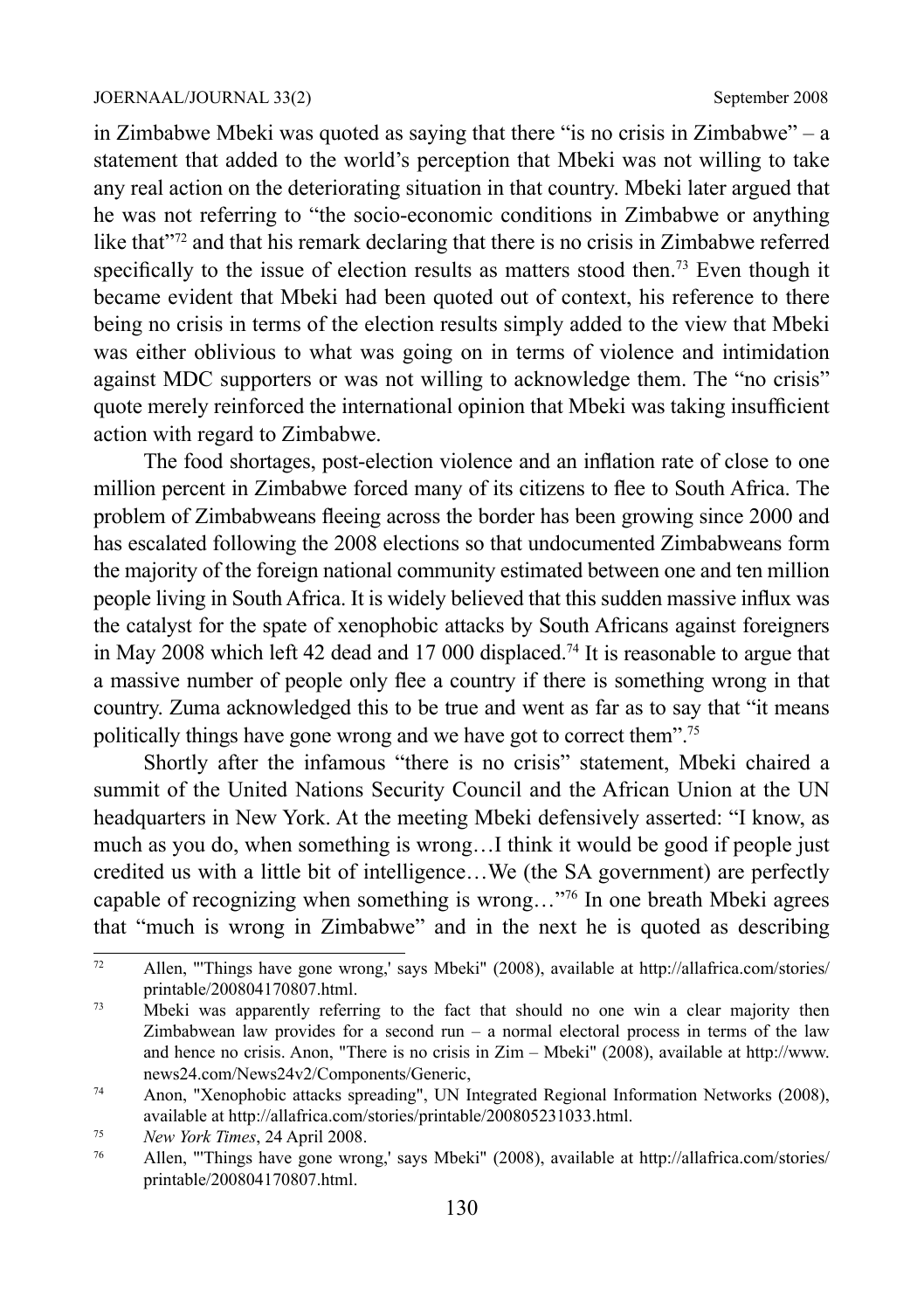the situation as "manageable" and consistently urges "patience" in the matter.<sup>77</sup> Statements like this contribute to the belief that Mbeki is not doing enough to help resolve the situation – hence the appearance of limited or no action.

In contrast ANC President Zuma has been far more outspoken arguing that "Zimbabwe is something that we need to take very serious note of".78 While Zuma denies that quiet diplomacy has failed, he has nevertheless spoken out frequently in favour of renewed intervention by southern African leaders to restart dialogue between Mugabe and Tsvangirai.<sup>79</sup> His readiness to comment on the matter has prompted many political analysts to regard this as a departure from Mbeki's method of quiet diplomacy.

### **2.2.4 Calm and tactful but persistent negotiation or dialogue in a nonthreatening atmosphere**

The purpose of diplomacy as a form of statecraft is to mediate differences and resolve disputes and as such diplomacy is often described as "the art of persuading others through a patient process of give-and-take".80 Indeed, diplomacy has often been referred to as the peaceful art of negotiation where states relate to each other by agreement rather than by the exercise of force, for example, military action.<sup>81</sup> Negotiation is defined as "an attempt to explore and reconcile conflicting positions in order to reach an acceptable outcome".82 Negotiations enable members of states' foreign policy bureaucracies to meet, exchange views and communicate desired objectives and essentially find common ground on specific issues behind the scenes.<sup>83</sup>

The Organization on Security and Cooperation in Europe (OSCE) values negotiation and similar methods of enquiry and mediation as fundamental tools of preventive diplomacy. The OSCE's High Commissioner on National Minorities in 1994, Max Van der Stoel<sup>84</sup>, listed the following elements as essential when undertaking negotiations: intelligence gathering; discussion of the problem at hand; promotion of dialogue, confidence and cooperation between the negotiating parties; and following this, the fostering of continued consultations between the parties with the aim of finding possible solutions.

<sup>77</sup> Anon, "There is no crisis in Zim – Mbeki", 2008, available at http://www.news24.com/News24v2/ Components/Generic.

<sup>78</sup> *Ibid*. http://www.news24.com/News24v2/Components/Generic.

<sup>79</sup> *The New York Times*, 24 April 2008.

<sup>80</sup> A Quainton, "Diplomacy: still our first line of defense", *America* 188(2), 2003, p. 9.

 $\frac{81}{82}$  Otte, p. 194.

 $\frac{82}{100}$  Cornago-Prieto, p. 559.

 $^{83}$  Kegley and Wittkopf, p. 459.

<sup>84</sup> M Van der Stoel, 1994, "Keynote speech by Max van der Stoel, CSCE High Commissioner on National Minorities to the CSCE seminar on early warning and preventive diplomacy, Warsaw, 19 January 1994", available at http://www.osce.org/hcnm/documents/speeches/1994/19jan94.html.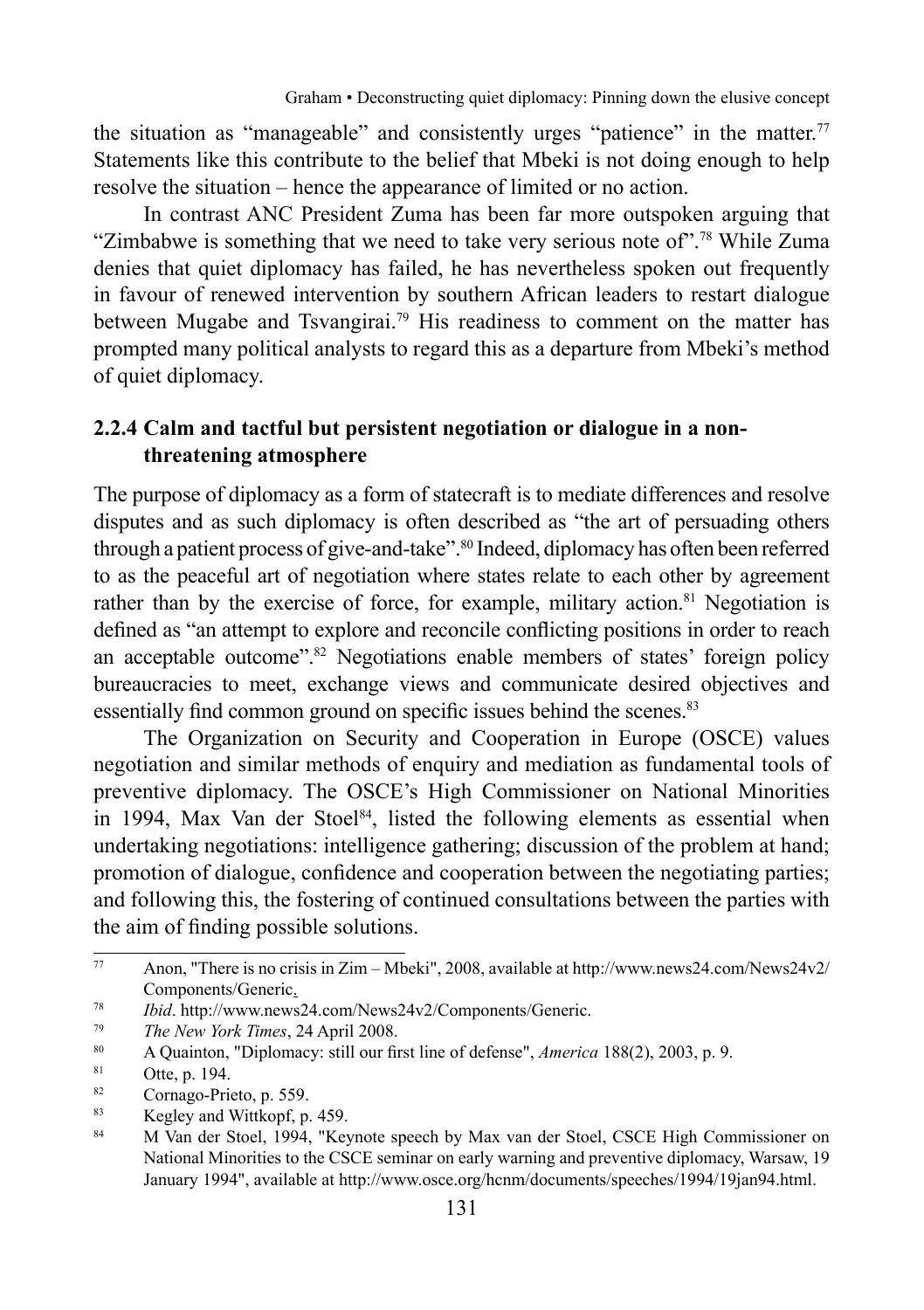Soft or non-coercive diplomacy is by its nature a low profile activity and requires absolute confidentiality at each stage of the process.<sup>85</sup> Rolf Ekeus, OSCE's High Commissioner on National Minorities in 2001, agrees that discretion in diplomacy is invaluable as it often allows for better results in future negotiations.<sup>86</sup>

In September 1978, US President Jimmy Carter invited Egyptian President Anwar el-Sadat and Israeli Prime Minister Menachem Begin to Camp David for a series of meetings away from the public eye. Twelve days of negotiations and bargaining ensued. Two agreements in principle came out of the meetings, including a statement on eventual self-government for the West Bank and Gaza Strip areas and Egypt's diplomatic recognition of Israel in exchange for the return of Egyptian territories held by Israel since 1967. In 1979 Sadat, Begin and Carter signed the Egyptian-Israeli Peace Treaty, which formalized what was essentially agreed to at the Camp David talks.<sup>87</sup>

A succession of secret, informal talks was also undertaken in early 1993 between two Israeli academics and three senior Palestine Liberation Organization (PLO) officials with the goal of drafting a document of basic principles for possible future peacemaking between Israel and the Palestinian Arabs. The negotiations eventually included senior Israeli diplomats and Norwegian Foreign Minister Johan Jorgen Holst and the Israeli-Palestinian *Declaration of Principles* was worked out. The signing of the *Oslo Accords*, as they became known, was witnessed by then US President Bill Clinton in September 1993 in the presence of PLO chairman Yasser Arafat and Israeli Prime Minister Yitzhak Rabin.<sup>88</sup>

South Africa has employed a policy of "good neighbourliness" and "noninterference" with Mugabe since 1999. Even after the war veterans had invaded farms and farmers had been killed, South Africa stuck to its policy of quiet negotiation.<sup>89</sup>

#### **2.2.5 Constructive engagement**

The essential idea behind the method of constructive engagement is that it lies halfway between isolation and more direct confrontation and is associated with

<sup>85</sup> VY Ghebali, "Preventive diplomacy as visited from the OSCE" (1998), available at http://www. isn.ethz.ch/3isf/Online\_Publications/WS5/WS\_5B/Ghebali.htm.

<sup>86</sup> OSCE, Organization of Security and Cooperation in Europe, "Q & A: Preventing ethnic conflict" (2003), available at http://www.osce.org/features/show.

<sup>87</sup> R Milbank and JL Pimlott. "The Middle East" in R Milbank (ed.), *The Guinness Encyclopedia of World History* (Middlesex, Guinness Publishing, 1992), p. 212; US Department of State, "Carter and the Camp David Accords" (2004), available at http://www.state.gov/r/pa/ho/time/dr/ 16330.htm.

<sup>88</sup> Anon, "Oslo peace negotiations", Palestine facts (1993), available at http://www.palestinefacts. org/pf\_1991to\_now\_oslo\_background.php.

<sup>89</sup> *Time Atlantic***,** 23 April 2001.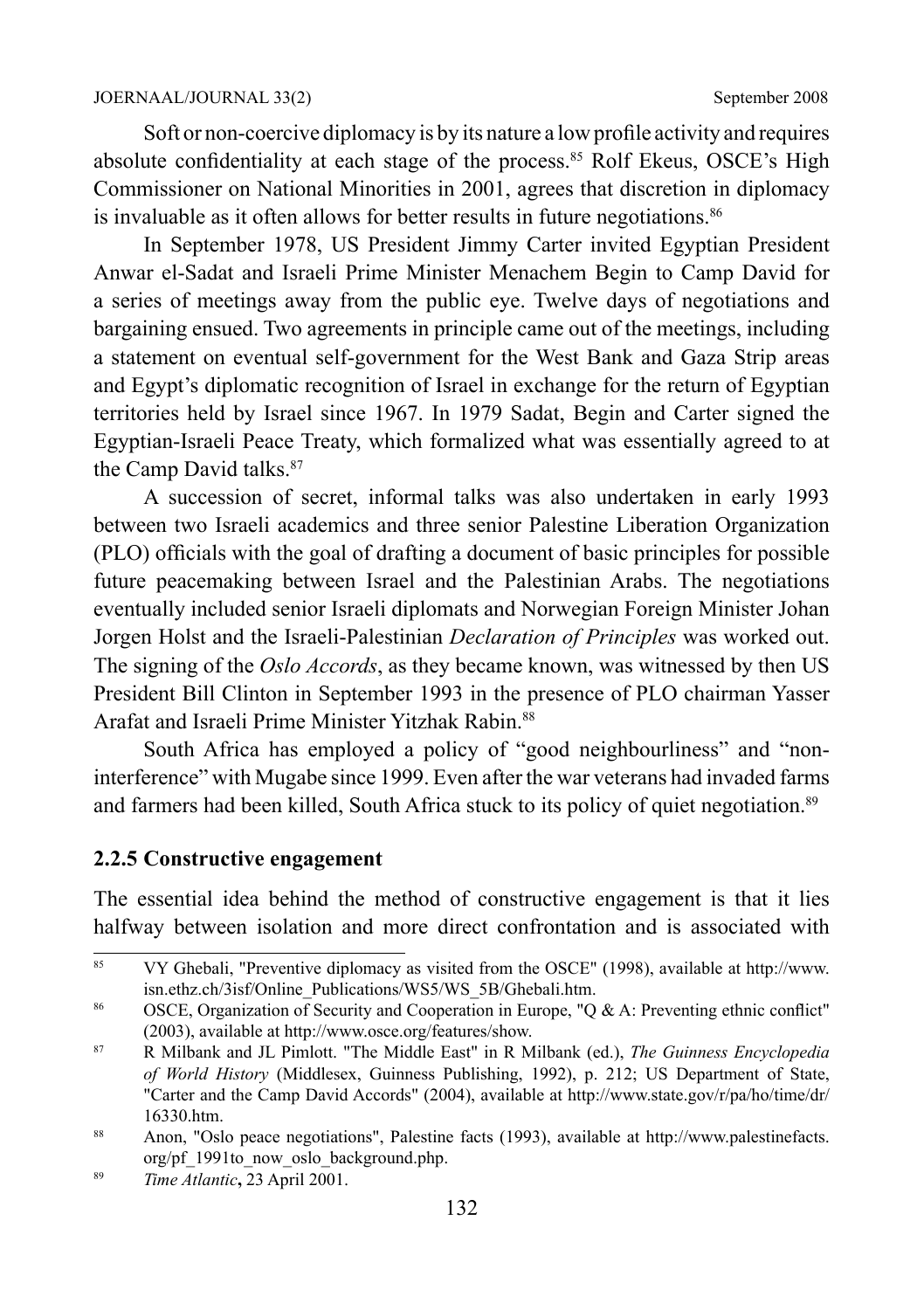strategic engagement and critical dialogue.90 Constructive engagement implies that it is possible to apply pressure that will result in constructive change through mediation rather than a military response. It is worth noting that constructive engagement not always succeeded in its objectives. Canada's soft approach to Fidel Castro's regime in Cuba had little, if any, positive effect on human rights there. Furthermore, American and British quiet engagement in China's human rights also proved fruitless.<sup>91</sup>

In the mid-1980s the Reagan administration adopted a policy of constructive engagement<sup>92</sup> with South Africa. However, the escalation of political violence in South Africa overshadowed US diplomatic efforts. Eventually, to rid the US of the growing perception that Reagan was "soft" on white rule in South Africa, the US Congress passed the Comprehensive Anti-Apartheid Act in 1986, which crushed any hope of a continued mutually beneficial bilateral relationship.<sup>93</sup>

The South African government has a distinct view on its constructive approach to Zimbabwe. South African Minister of Foreign Affairs, Dlamini-Zuma, insisted that quiet diplomacy is an inherently African form of foreign relations and that, "if your neighbour's house is on fire, you don't slap the child who started it. You help them put out the fire. This is the African way."94

#### **2.2.6 Softly-softly: Bilateral or multilateral efforts**

During the 1990s, a combination of quiet diplomacy, bilateral US sanctions and a multilateral decision by the UN to institute sanctions played an important role in shifting Libyan foreign policy away from supporting terrorist activity.<sup>95</sup> South Africa, Botswana and Zimbabwe formed a multilateral partnership (effectively led by South Africa) when they engaged in soft diplomacy with Lesotho during the King's *coup* in 1994.96

Mbeki's preference has always been for an intra-African multilateral approach to Zimbabwe. Since Mbeki assumed the South African presidency, he had been at great pains to assure fellow Africans that South Africa will not be the bully on the continent and as such he consistently urged the international community to leave it

<sup>90</sup> Vodanovich, http://www.focusweb.org/focus/pd/sec/Altsec2/vodanorich.htm.<br>
CN Green "No more Mr. Nice Guy" (1999), available at http://www.fva.org/

<sup>91</sup> GN Green, "No more Mr. Nice Guy" (1999), available at http://www.fva.org/0899/story13.htm.

<sup>&</sup>lt;sup>92</sup> For a more complete explanation of Reagan's constructive engagement policy, see Landsberg, p. 10.<br>M.Claush, <sup>93</sup>. M.Claush, <sup>97</sup>.

<sup>93</sup> M Clough, "The end of constructive engagement" in RS Jaster, M Mbeki, M Nkosi and M Clough (eds), *Changing fortunes War, diplomacy, and economics in southern Africa*, (Ford Foundation, Foreign Policy Association, 1992), p. 120.

<sup>94</sup> F Khan, "South Africa ends 'quiet diplomacy' towards Zimbabwe" (2001), available at http://www. afrol.com News2001/zim043\_sa\_diplomacy.htm.

<sup>95</sup> RB St John, "Lessons from Qaddafi" (2003), available at http://www.globalpolicy.org/security/ sanction/libya/20030314us.htm.

<sup>&</sup>lt;sup>96</sup> M Muller, "South African economic diplomacy in the age of globalization" (2000), available at http://www.ciaonet.org/isa/mum0l.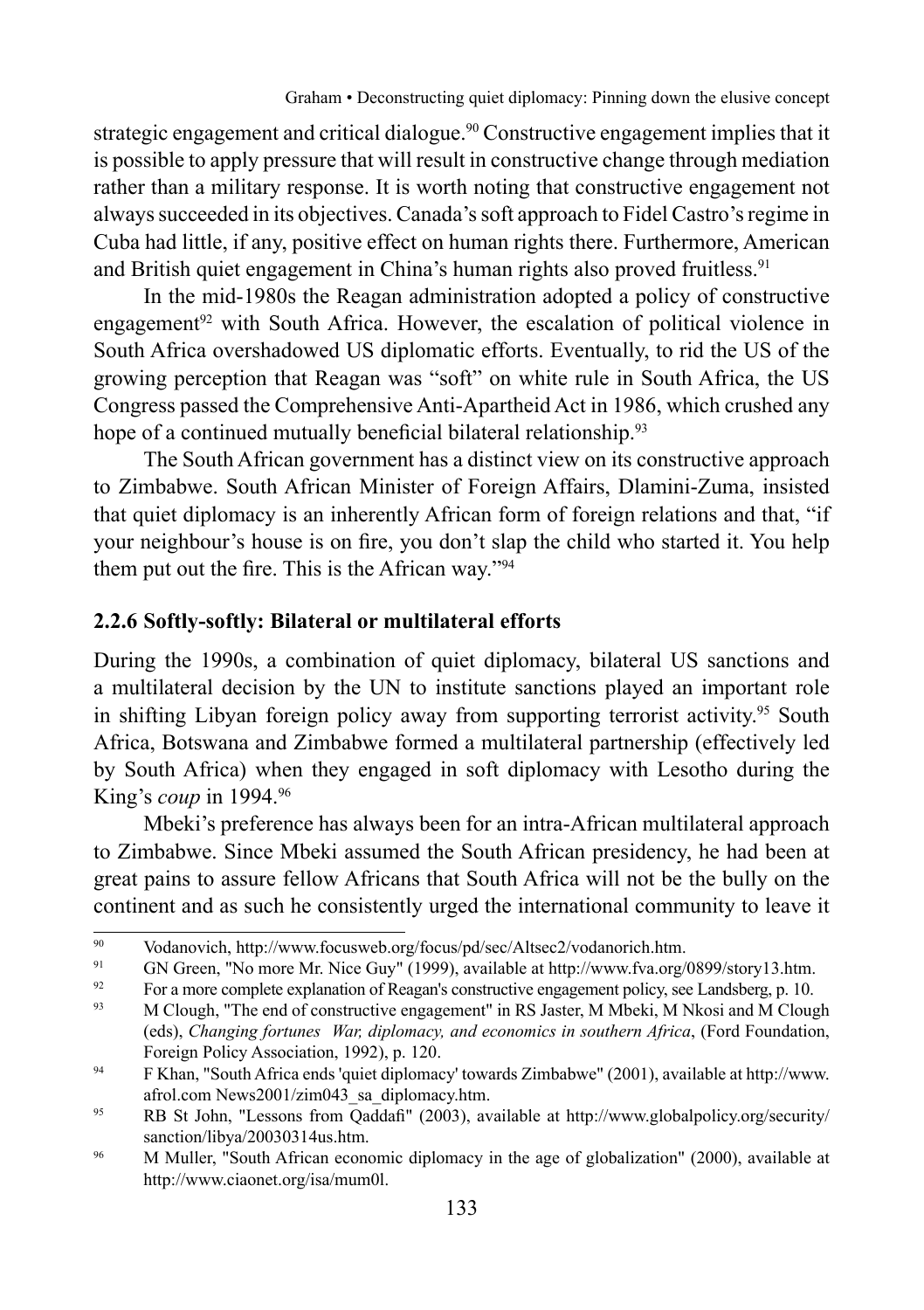to the African Union and the Southern African Development Community to resolve Zimbabwe's situation in "the African way".<sup>97</sup>

The southern African region appears to believe in Mbeki's ability to deliver, evident in SADC's appointment of Mbeki as the mediator between Mugabe and the MDC in 2007 in the run up to the election and its request for him to continue in this role following the 2008 election. Nevertheless his role as mediator has been criticized as ineffectual which in turn has led to Mbeki rejecting the use of the term "quiet diplomacy" to describe his mediation effort. He was quoted as asserting, "What is loud diplomacy? That is not diplomacy."98 Mbeki appears to be implying that loud diplomacy refers to the use of force, which he asserts is not a measure of diplomacy, and therefore the only way to proceed is quietly. However, this statement ignores the fact that loud diplomacy does not necessarily equal the use of force. Loud diplomacy includes other forms of action that are not invasive but still firm and effective – for example megaphone diplomacy, as mentioned earlier in the paper.

### **3. CONCLUSION**

While diplomacy has been carried out in various forms since ancient times, constantly changing circumstances have resulted in many states now seeming to attach greater value to quieter or softer diplomatic approaches to international conflict situations as opposed to more direct military involvement. This article has attempted to break down the term "quiet" diplomacy into characteristics that allow for a better understanding of the concept. Therefore quiet or soft diplomacy can generally be defined as including personal or direct contact, often in a context of bilateral or multilateral relations, between heads of state or government or officials of state, without much if any media involvement, and in a non-coercive or non-threatening atmosphere of calm and constructive dialogue.

Mbeki and other government officials engaged in personal or direct contact with Mugabe, often in the context of bilateral or multilateral relations (as members of SADC and the AU). This engagement mostly took place away from the public eye, therefore without media involvement, and in a non-coercive or non-threatening atmosphere of calm and constructive dialogue. Thus it could be said that Mbeki demonstrated remarkable consistency in implementing the above definition of quiet diplomacy despite overwhelming criticism at home and abroad. Mbeki could be applauded for this had it yielded positive results but it has not. Evaluating Mbeki's quiet diplomacy policy in Zimbabwe is important in offering evidence to either encourage or discourage the use of this kind of diplomacy as an effective foreign policy tool in the future.

<sup>97</sup> *Cape Times*, 27 March 2003.

<sup>98</sup> Allen, available at http://allafrica.com/stories/printable/200804170807.html.